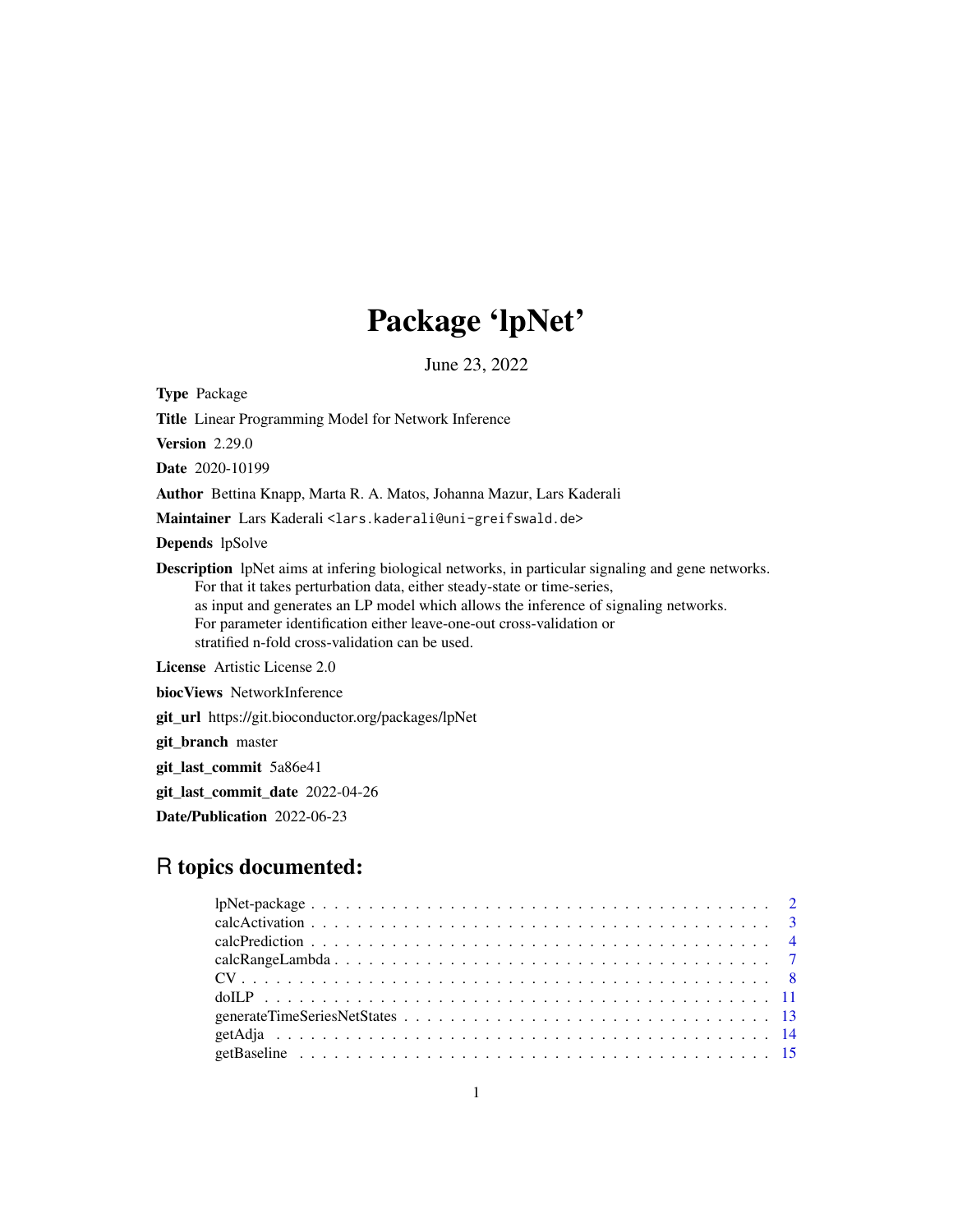#### <span id="page-1-0"></span>2 lpNet-package

lpNet-package *Network Inference Of Perturbation Data Using a Linear Programming Approach.*

#### Description

lpNet aims at infering biological networks, in particular signaling and gene networks. For that it takes perturbation data, either steady-state or time-series, as input and generates an LP model which allows the inference of signaling networks. For parameter identification either leave-one-out cross-validation or stratified n-fold cross-validation can be used.

#### Details

| Package: | <i>lpNet</i>         |
|----------|----------------------|
| Type:    | Package              |
| Version: | 1.99.2               |
| Date:    | $2013 - 01 - 11$     |
| License: | Artistic License 2.0 |

#### Author(s)

B. Knapp, M. R. A. Matos, J. Mazur, L. Kaderali

Maintainer: bettina.knapp@helmholtz-muenchen.de

#### References

Bettina Knapp and Lars Kaderali, Reconstruction of cellular signal transduction networks using perturbation assays and linear programming, PLoS ONE, 2013.

Marta R. A. Matos, Network inference : extension of linear programming model for time-series data, Master's thesis, Department of Informatics, University of Minho.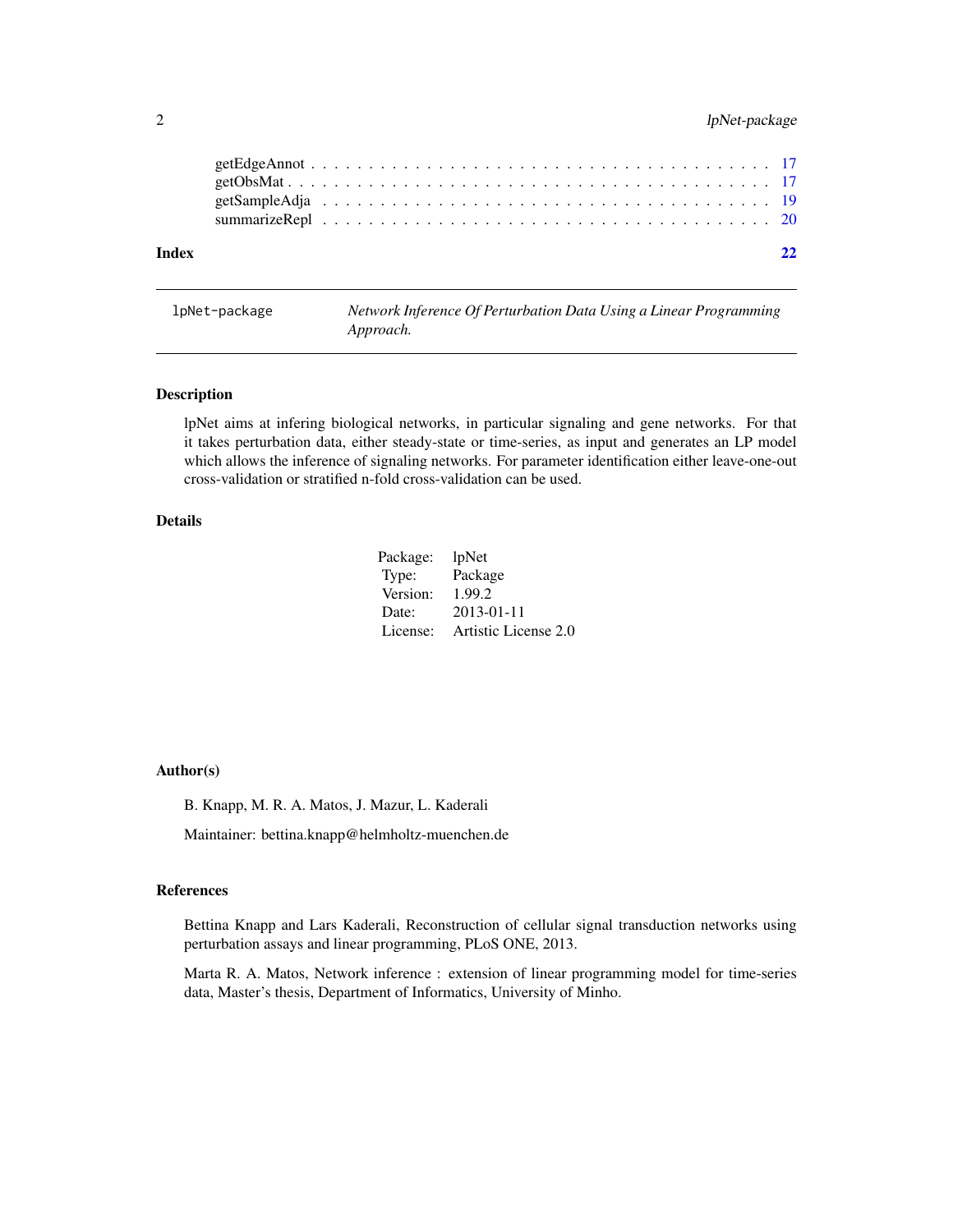<span id="page-2-1"></span><span id="page-2-0"></span>calcActivation *Calculate Activation Matrix*

#### Description

Calculate the activation matrix assuming that the signaling is deterministically propagated along the network. For a given network and perturbation experiment the theoretical states of the genes are computed. So, if a gene has been silenced in an experiment, then the state of this gene is assumed to be inactive, otherwise if its inflow (coming from parent nodes) is activating, it is active. Cycles within a network are not resolved, therefore this function can be used only for networks without cycles. This function is also used to generate the network states for time-series data (by generateTimeSeriesNetStates), in which case flag\_gen\_data is set to true, and the activation matrix is calculated without taking the edges sign into account.

#### Usage

calcActivation(T\_nw, b, n, K, flag\_gen\_data = FALSE)

#### Arguments

| $T_{\text{v}}$ | Adjacency matrix: the network which is used to compute the activities and in-<br>activities.                                                                                                                           |
|----------------|------------------------------------------------------------------------------------------------------------------------------------------------------------------------------------------------------------------------|
| b              | Vector of 0/1 values describing the experiments (entry is 0 if gene is inactivated<br>in the respetive experiment and 1 otherwise). The measurements of the genes of<br>each experiment are appended as a long vector. |
| n              | Integer: number of genes.                                                                                                                                                                                              |
| К              | Integer: number of perturbation experiments.                                                                                                                                                                           |
| flag_gen_data  | Logical: if set to TRUE the edges sign will not be taken into account. It should<br>be TRUE if the function is used to generate the network states for time-series<br>data.                                            |

#### Value

Matrix of 0/1 values; rows corresponding to genes, columns to experiments. If an entry is 1, it means that the corresponding gene is active in the corresponing experiment and inactive otherwise.

```
n <- 5 # number of genes
K \le -7 # number of perturbations experiments
# perturbation vector, entry is 0 if gene is inactivated and 1 otherwise
b \leq c(0,1,1,1,1,1) # perturbation exp1: gene 1 perturbed, gene 2-5 unperturbed
       1,0,1,1,1, # perturbation exp2: gene 2 perturbed, gene 1,3,4,5 unperturbed
       1,1,0,1,1, # perturbation exp3....
       1,1,1,0,1,
       1,1,1,1,0,
```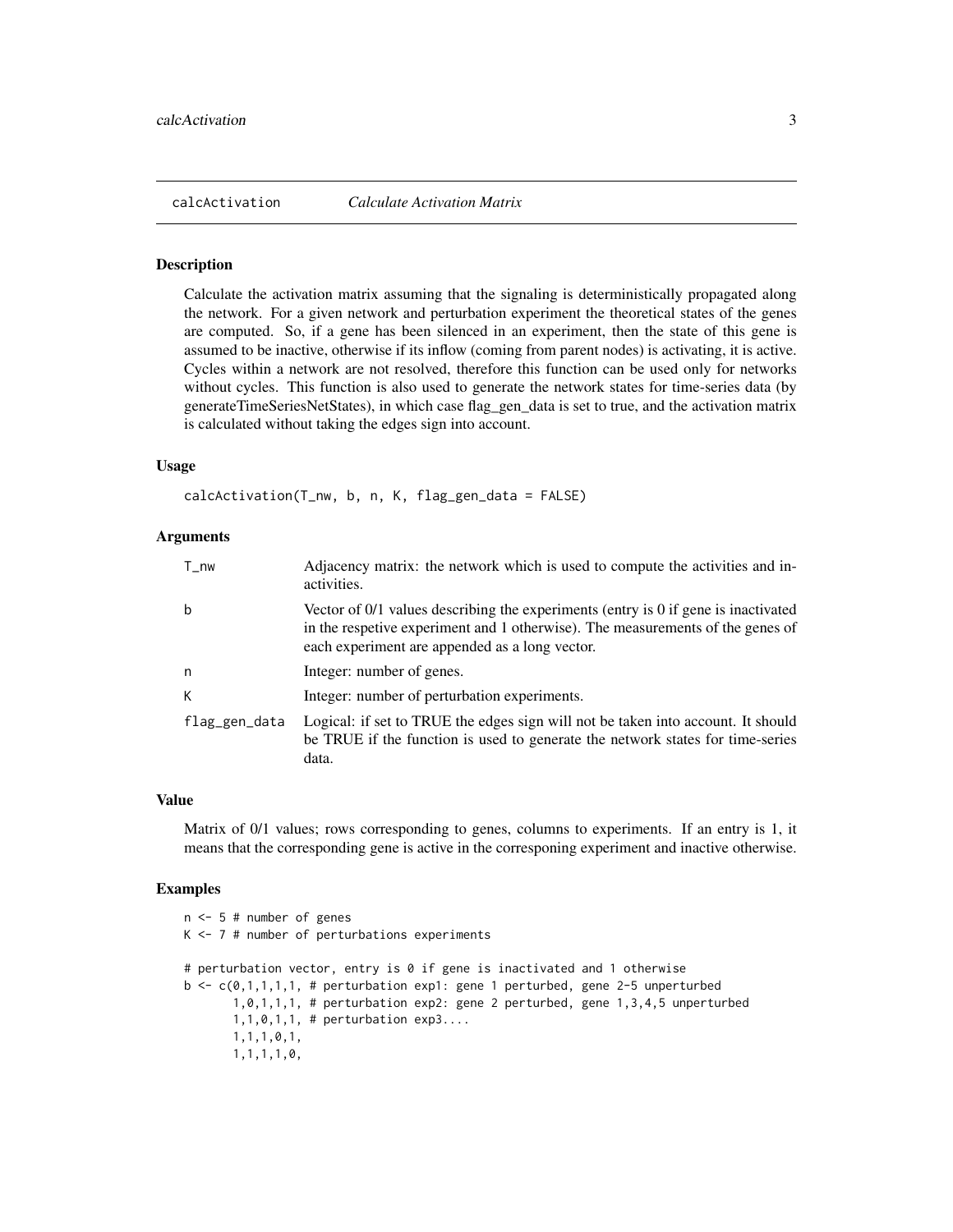```
1,0,0,1,1,
       1,1,1,1,1)
# example network
T_{\text{inv}} < - matrix(c(0,1,1,0,0,0,0,0,-1,0,
                  0,0,0,1,0,
                  0,0,0,0,1,
                  0,0,0,0,0), nrow=n,ncol=n,byrow=TRUE)
```

```
# compute theoretical activation of genes from example network with given perturbations
act_mat <- calcActivation(T_nw, b, n, K)
```
calcPrediction *Calculate Predicted Observation.*

#### Description

Calculate the predicted observation of a perturbation experiment. If observations of an experiment are missing this function can be used to determine for a given network the predicted outcome. The missing measurement is predicted from two normal distributions, one for observations coming from active and one coming from inactive genes. The state of the gene is predicted based on the states of its parents.

#### Usage

```
calcPredictionLOOCV(obs, delta, b, n ,K, adja, baseline, rem_gene,
                    rem_k, rem_t=NULL, active_mu, active_sd, inactive_mu,
                    inactive_sd, mu_type, flag_time_series=FALSE)
calcPredictionKfoldCV(obs, delta, b, n, K, adja, baseline, rem_entries=NULL,
                      rem_entries_vec=NULL, active_mu, active_sd, inactive_mu,
                      inactive_sd, mu_type, flag_time_series=FALSE)
```

| obs      | Numeric matrix/array: the observation matrix/array. It can have up to 3 dimen-<br>sions, where dimension 1 are the network nodes, dimension 2 are the perturba-<br>tion experiments, and dimension 3 are the time points (if considered). |
|----------|-------------------------------------------------------------------------------------------------------------------------------------------------------------------------------------------------------------------------------------------|
| delta    | Numeric vector defining the thresholds for each gene to determine its observa-<br>tion to be active or inactive.                                                                                                                          |
| b        | Binary vector representing the perturbation experiments (entry is 0 if gene is<br>inactive in the respective experiment and 1 otherwise).                                                                                                 |
| n        | Number of genes in the observation matrix.                                                                                                                                                                                                |
| К        | Number of perturbation experiments.                                                                                                                                                                                                       |
| adja     | Numeric matrix: the adjacency matrix of the given network.                                                                                                                                                                                |
| baseline | Vector containing the inferred baseline vectors of each gene.                                                                                                                                                                             |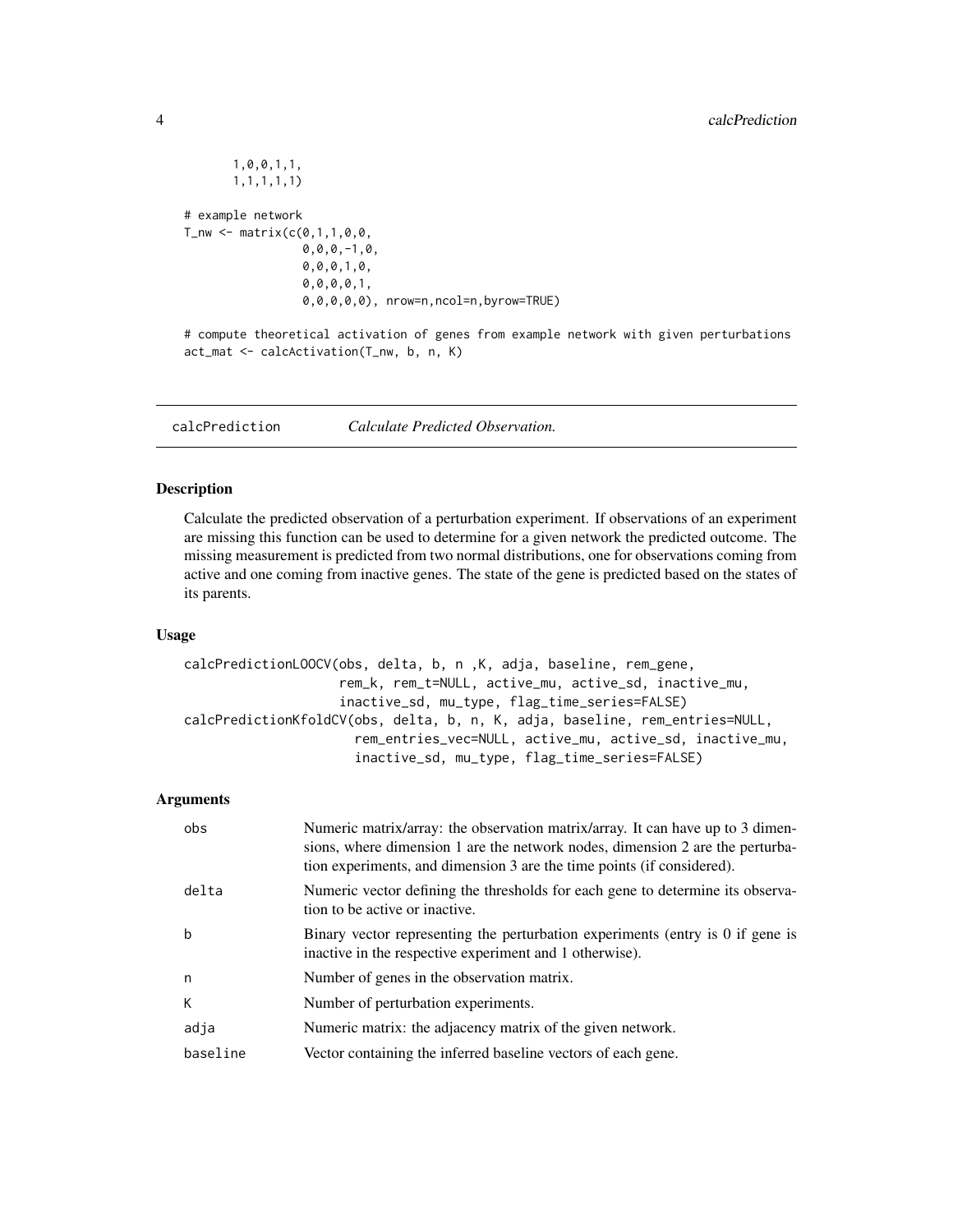# <span id="page-4-0"></span>calcPrediction 5

| rem_gene          | Integer: the index of the gene that is missing.                                                                                                                                                                                                                                                                                               |  |
|-------------------|-----------------------------------------------------------------------------------------------------------------------------------------------------------------------------------------------------------------------------------------------------------------------------------------------------------------------------------------------|--|
| rem_k             | Integer: the index of the perturbation experiment that is missing.                                                                                                                                                                                                                                                                            |  |
| rem_t             | Integer: the index of the time point that is missing.                                                                                                                                                                                                                                                                                         |  |
| rem_entries       | Numeric matrix: each row represents an entry that was removed from the obser-<br>vation matrix, while the 3 columns represent the gene, perturbation experiment<br>and time point, respectively.                                                                                                                                              |  |
| rem_entries_vec   |                                                                                                                                                                                                                                                                                                                                               |  |
|                   | Numeric vector: contains the entries that were removed in an "absolute form",<br>i.e., if entry $(2,1,2)$ was removed, it will appear in this vector as simply 5.                                                                                                                                                                             |  |
| active_mu         | Numeric: the average value assumed for observations coming from active nodes.<br>The parameter active_mu and active_sd are used for predicting the observations<br>of the normal distribution of activate genes. This parameter can be either a<br>numeric, a vector, a matrix, or a 3D array, depending on the specified mu_type.            |  |
| active_sd         | Numeric: the variation assumed for observations coming from active nodes.<br>The parameter active_mu and active_sd are used for predicting the observations<br>of the normal distribution of activate genes. This parameter can be either a<br>numeric, a vector, a matrix, or a 3D array, depending on the specified mu_type.                |  |
| inactive_mu       | Numeric: the average value assumed for observations coming from inactive<br>nodes. The parameter inactive_mu and inactive_sd are used for predicting the<br>observations of the normal distribution of inactivate genes. This parameter can<br>be either a numeric, a vector, a matrix, or a 3D array, depending on the specified<br>mu_type. |  |
| inactive_sd       | Numeric: the variation assumed for observations coming from inactive nodes.<br>The parameter inactive_mu and inactive_sd are used for predicting the observa-<br>tions of the normal distribution of inactivate genes. This parameter can be either<br>a numeric, a vector, a matrix, or a 3D array, depending on the specified mu_type.      |  |
| $mu_{\text{ype}}$ | Character: can have the following values and meanings:                                                                                                                                                                                                                                                                                        |  |
|                   | • "simple" - the value of active_mu/sd and inactive_mu/sd is independent of<br>the gene/perturbation experiment/time point;                                                                                                                                                                                                                   |  |
|                   | • "perGene" - the value of active_mu/sd and inactive_mu/sd depends on the<br>gene;                                                                                                                                                                                                                                                            |  |
|                   | • perGeneExp" - the value of active_mu/sd and inactive_mu/sd depends on<br>the gene and perturbation experiment;                                                                                                                                                                                                                              |  |
|                   | • perGeneTime" - the value of active_mu/sd and inactive_mu/sd depends on<br>the gene and time point;                                                                                                                                                                                                                                          |  |
|                   | • "perGeneExpTime" - the value of active_mu/sd and inactive_mu/sd de-<br>pends on the gene, perturbation experiment, and time point;                                                                                                                                                                                                          |  |
| flag_time_series  |                                                                                                                                                                                                                                                                                                                                               |  |
|                   | Logical: specifies whether steady-state (FALSE) or time series data (TRUE) is<br>used.                                                                                                                                                                                                                                                        |  |
|                   |                                                                                                                                                                                                                                                                                                                                               |  |

# See Also

[loocv](#page-7-1), [kfoldCV](#page-7-1)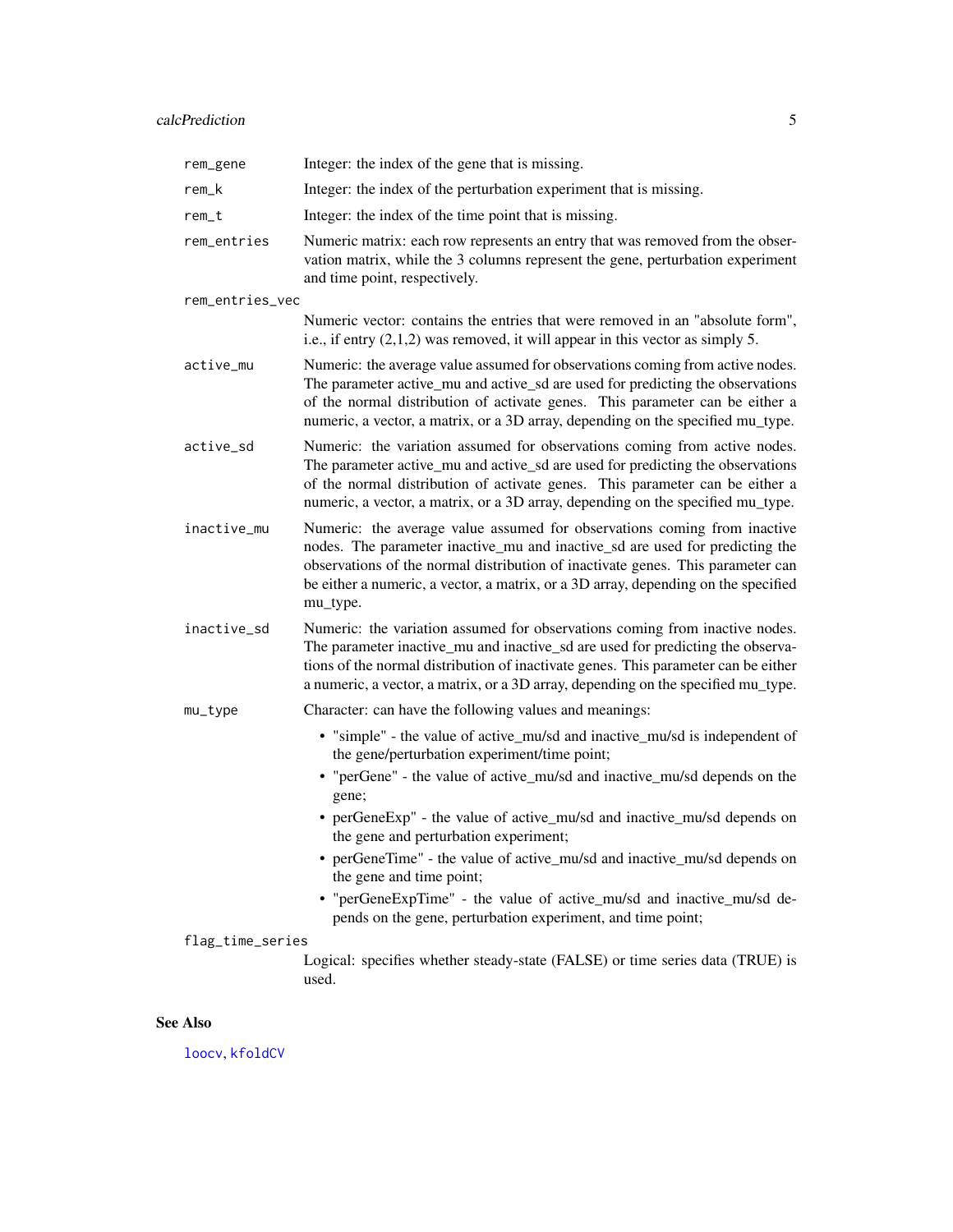```
n <- 3 # number of genes
K \le -4 # number of experiments
T_{-} <- 4 # number of time points
# perturbation vector, entry is 0 if gene is inactivated and 1 otherwise
b \leq -c(0,1,1, \# perturbation exp1: gene 1 perturbed, gene 2,3 unperturbed
       1,0,1, # perturbation exp2: gene 2 perturbed, gene 1,3 unperturbed
       1,1,0, # perturbation exp3....
       1,1,1)
# adjacency matrix
adja \leq matrix(c(0,1,0,0,0,1,
                 0,0,0), nrow=n, ncol=n, byrow=TRUE)
# define node baseline values
baseline <-c(0.75, 0, 0)# define delta value
delta \leq rep(0.75, n)
# define the parameters for the observation generated from the normal distributions
mu_type <- "single"
active_mu <- 0.9
inactive_mu <- 0.5
active_sd <- inactive_sd <- 0.01
#### kfoldCV
# generate random observation matrix
obs <- array(rnorm(n*K*T_), c(n,K,T_))
# define the observationd to be removed, whose values will be predicted
obs[2, 4, 2] <- NA
obs[3, 4, 3] <- NA
rem_entries <- which(is.na(obs), arr.ind=TRUE)
rem_entries_vec <- which(is.na(obs))
# compute the predicted observation matrix for the "kfoldCV"
calcPredictionKfoldCV(obs=obs, delta=delta, b=b, n=n, K=K, adja=adja, baseline=baseline,
                      rem_entries=rem_entries, rem_entries_vec=rem_entries_vec,
                      active_mu=active_mu, active_sd=active_sd, inactive_mu=inactive_mu,
                      inactive_sd=inactive_sd, mu_type=mu_type, flag_time_series=TRUE)
#### LOOCV
# generate random observation matrix
obs <- matrix(rnorm(n*K), nrow=n, ncol=K)
# define the observationd to be removed
```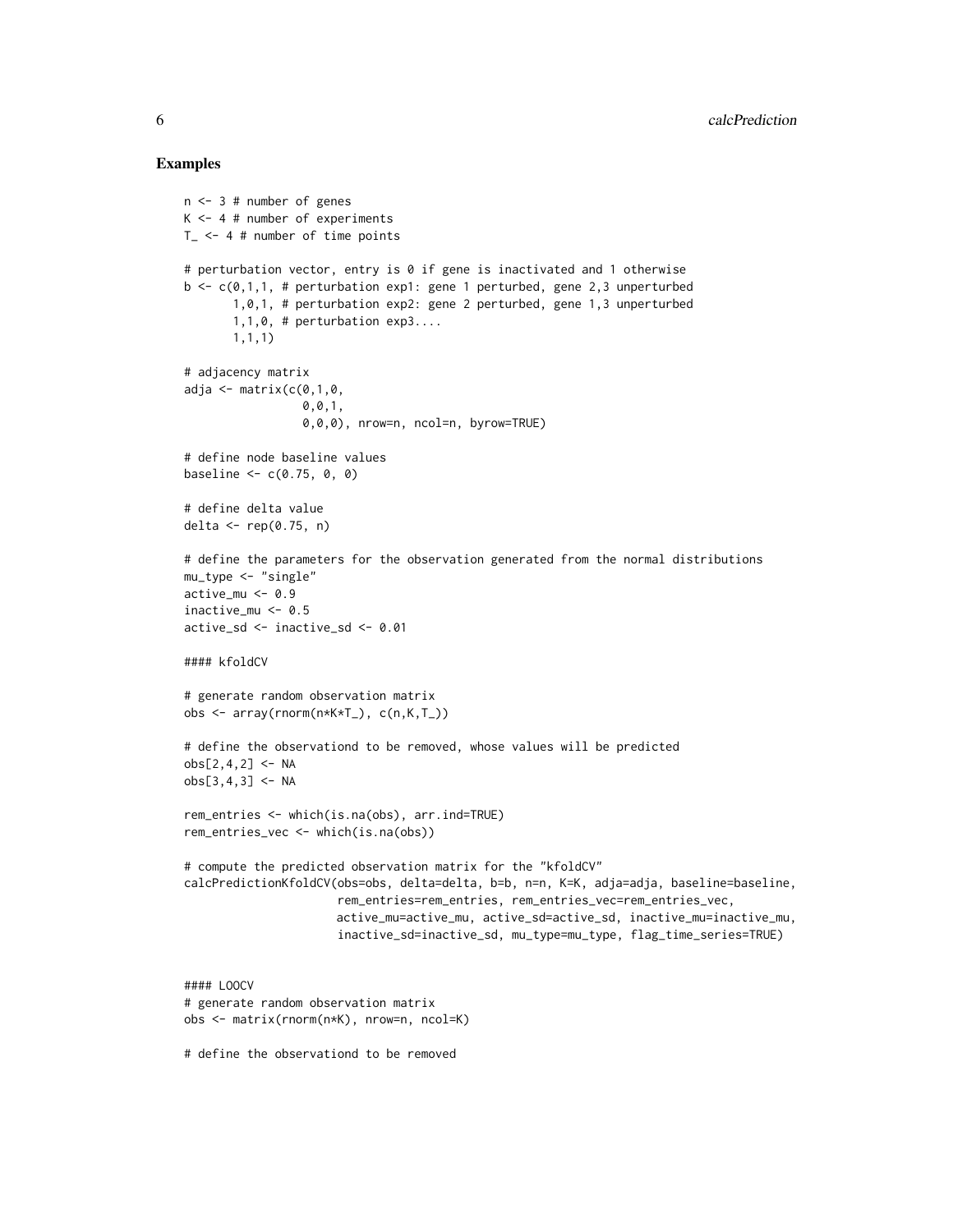#### <span id="page-6-0"></span>calcRangeLambda 7

```
rem_k <- 3
rem_gene <- 2
obs[rem_gene, rem_k] <- NA
# compute the predicted value
calcPredictionLOOCV(obs=obs, delta=delta,b=b, n=n ,K=K, adja=adja, baseline=baseline,
               rem_gene=rem_gene, rem_k=rem_k, active_mu=active_mu, active_sd=active_sd,
                    inactive_mu=inactive_mu, inactive_sd=inactive_sd, mu_type=mu_type)
```
calcRangeLambda *Compute Range Of Penalty Parameter Lambda.*

#### Description

The penalty parameter lambda can range from zero to infinity and it controls the introduction of slack variables in the network inference lp model. To limit the introduction of slack variables we restrict lambda to be not larger than lambdaMax (=the number of slack variables times the variance of all measurements given). This function computes the range from zero to lambdaMax with a given stepsize that increases exponentially.

#### Usage

calcRangeLambda(obs, delta, delta\_type, flag\_time\_series=FALSE)

#### **Arguments**

| obs              | Numeric matrix/array: the observation matrix/array. It can have up to 3 dimen-<br>sions, where dimension 1 are the network nodes, dimension 2 are the perturba-<br>tion experiments, and dimension 3 are the time points (if considered). |  |
|------------------|-------------------------------------------------------------------------------------------------------------------------------------------------------------------------------------------------------------------------------------------|--|
| delta            | Numeric: defines the thresholds for each gene to determine its observation to be<br>active or inactive. This parameter can be either a numeric vector, a matrix, or a<br>3D array, depending on the specified delta_type.                 |  |
| delta_type       | Character: can have the following values and meanings:                                                                                                                                                                                    |  |
|                  | • "perGene" - the value of delta depends on the gene;                                                                                                                                                                                     |  |
|                  | • "perGeneExp" - the value of delta depends on the gene and perturbation<br>experiment;                                                                                                                                                   |  |
|                  | • "perGeneTime" - the value of delta depends on the gene and time point;                                                                                                                                                                  |  |
|                  | • "perGeneExpTime" - the value of delta depends on the gene, perturbation<br>experiment, and time point;                                                                                                                                  |  |
| flag_time_series |                                                                                                                                                                                                                                           |  |
|                  | Logical: specifies whether steady-state (FALSE) or time series data (TRUE) is                                                                                                                                                             |  |

#### Value

Numeric vector of possible values for lambda.

used.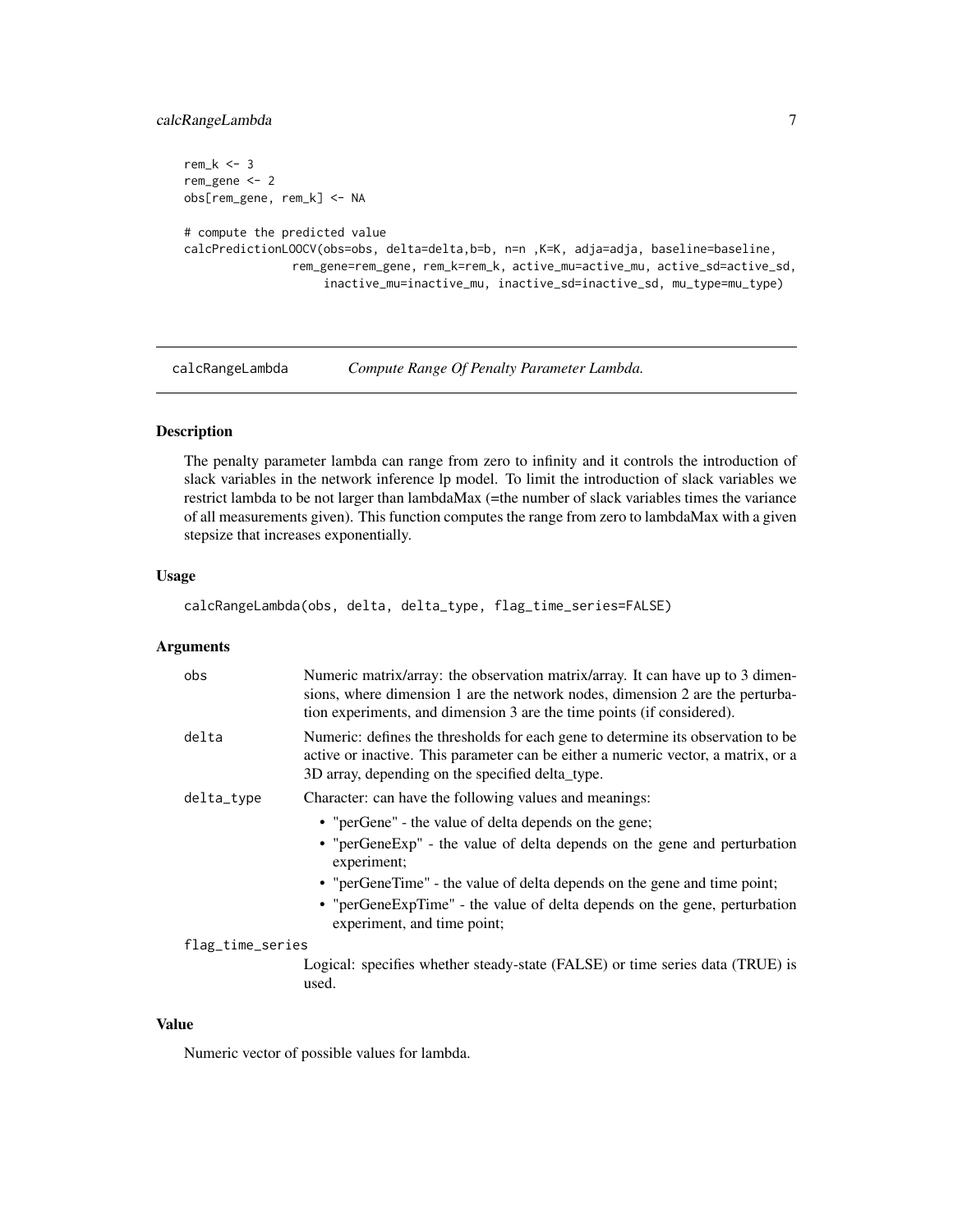#### <span id="page-7-0"></span>Examples

```
# generate random observation matrix with 5 experiments and 5 genes
obs <- matrix(rnorm(5*5, 1, 0.1), nrow=5, ncol=5)
```

```
# define delta to be 1 for each gene
delta \leftarrow \text{rep}(1, 5)delta_type <- "perGene"
```
lambda\_values <- calcRangeLambda(obs, delta, delta\_type)

CV *Cross-validation*

#### <span id="page-7-1"></span>Description

Performs a stratified k-fold cross-validation or a Leave-One-Out cross-validation.

# Usage

```
loocv(kfold=NULL, times, obs, delta, lambda, b, n, K, T_=NULL,
     annot, annot_node, active_mu, active_sd, inactive_mu,
     inactive_sd, mu_type, delta_type, prior=NULL, sourceNode=NULL,
     sinkNode=NULL, allint=FALSE, allpos=FALSE, flag_time_series=FALSE)
kfoldCV(kfold, times, obs, delta, lambda, b, n, K, T_=NULL,
       annot, annot_node, active_mu, active_sd, inactive_mu,
       inactive_sd, mu_type, delta_type, prior=NULL,
sourceNode=NULL, sinkNode=NULL, allint=FALSE,
       allpos=FALSE, flag_time_series=FALSE)
```

| kfold  | Integer value of the number "k" in the k-fold cross-calidation.                                                                                                                                                                                |
|--------|------------------------------------------------------------------------------------------------------------------------------------------------------------------------------------------------------------------------------------------------|
| times  | Integer: the number of times the cross-validation shall be performed.                                                                                                                                                                          |
| obs    | Numeric matrix/array: the measured observation matrix/array. It can have up to<br>3 dimensions, where dimension 1 are the network nodes, dimension 2 are the<br>perturbation experiments, and dimension 3 are the time points (if considered). |
| delta  | Numeric vector, matrix, or array defining the thresholds to determine an obser-<br>vation active or inactive.                                                                                                                                  |
| lambda | Numeric value defining the penalty parameter lambda. It can range from zero to<br>infinity and it controls the introduction of slack variables in the network infer-<br>ence lp model.                                                         |
| n      | Integer: number of genes.                                                                                                                                                                                                                      |
| b      | Vector of $0/1$ values describing the experiments (entry is 0 if gene is inactivated<br>in the respetive experiment and 1 otherwise). The measurements of the genes of<br>each experiment are appended as a long vector.                       |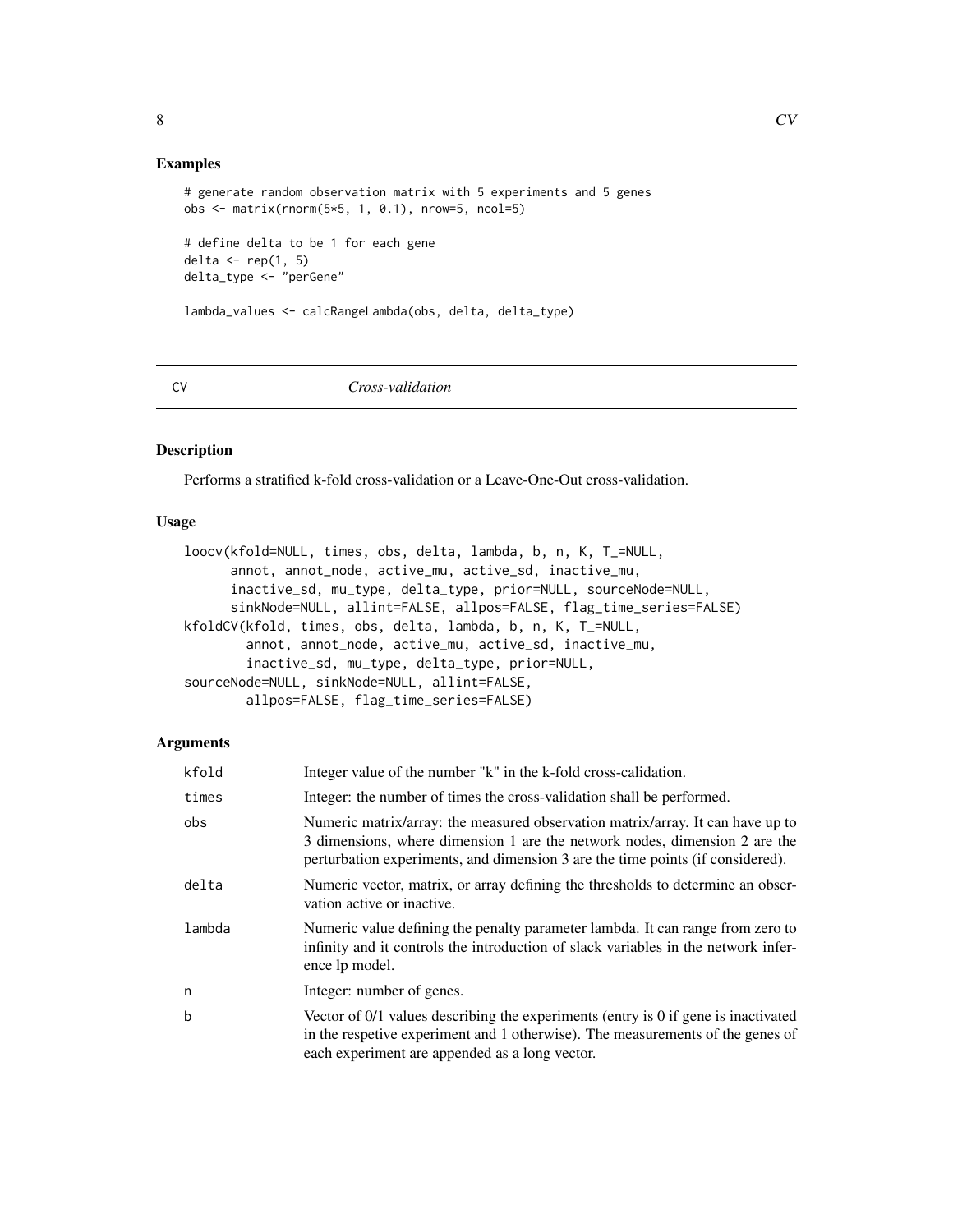| К           | Integer: number of perturbation experiments.                                                                                                                                                                                                                                                                                                     |
|-------------|--------------------------------------------------------------------------------------------------------------------------------------------------------------------------------------------------------------------------------------------------------------------------------------------------------------------------------------------------|
| $T_{-}$     | Integer: number of time points in time-series data.                                                                                                                                                                                                                                                                                              |
| annot       | Vector of character strings: the annotation of the edges as returned by "get-<br>EdgeAnnot".                                                                                                                                                                                                                                                     |
| annot_node  | Vector of character strings: the annoation of the nodes.                                                                                                                                                                                                                                                                                         |
| active_mu   | Numeric: the average value assumed for observations coming from activated<br>nodes. The parameter active_mu and active_sd are used for predicting the ob-<br>servations of the normal distribution of activate genes. This parameter can be<br>either a numeric, a vector, a matrix, or a 3D array, depending on the specified<br>mu_type.       |
| active_sd   | Numeric: the variation assumed for observations coming from activated nodes.<br>The parameter active_mu and active_sd are used for predicting the observations<br>of the normal distribution of activate genes. This parameter can be either a<br>numeric, a vector, a matrix, or a 3D array, depending on the specified mu_type.                |
| inactive_mu | Numeric: the average value assumed for observations coming from inactivated<br>nodes. The parameter inactive_mu and inactive_sd are used for predicting the<br>observations of the normal distribution of inactivate genes. This parameter can<br>be either a numeric, a vector, a matrix, or a 3D array, depending on the specified<br>mu_type. |
| inactive_sd | Numeric: the variation assumed for observations coming from inactivated nodes.<br>The parameter inactive_mu and inactive_sd are used for predicting the observa-<br>tions of the normal distribution of inactivate genes. This parameter can be either<br>a numeric, a vector, a matrix, or a 3D array, depending on the specified mu_type.      |
| mu_type     | Character: can have the following values and meanings:                                                                                                                                                                                                                                                                                           |
|             | • "simple" - the value of active_mu/sd and inactive_mu/sd is independent of<br>the gene/perturbation experiment/time point;<br>• "perGene" - the value of active_mu/sd and inactive_mu/sd depends on the<br>gene;<br>• perGeneExp" - the value of active_mu/sd and inactive_mu/sd depends on<br>the gene and perturbation experiment;            |
|             | • perGeneTime" - the value of active_mu/sd and inactive_mu/sd depends on<br>the gene and time point;                                                                                                                                                                                                                                             |
|             | • "perGeneExpTime" - the value of active_mu/sd and inactive_mu/sd de-<br>pends on the gene, perturbation experiment, and time point;                                                                                                                                                                                                             |
| delta_type  | Character: can have the following values and meanings:                                                                                                                                                                                                                                                                                           |
|             | • "perGene" - the value of delta depends on the gene;                                                                                                                                                                                                                                                                                            |
|             | • "perGeneExp" - the value of delta depends on the gene and perturbation<br>experiment;                                                                                                                                                                                                                                                          |
|             | • "perGeneTime" - the value of delta depends on the gene and time point;<br>• "perGeneExpTime" - the value of delta depends on the gene, perturbation<br>experiment, and time point;                                                                                                                                                             |
| prior       | Prior knowledge, given as a list of constraints. Each constraint consists of a vec-<br>tor with four entries describing the prior knowledge of one edge. For example<br>the edge between node 1 and 2, called $w+12$ , is defined to be bigger than 1                                                                                            |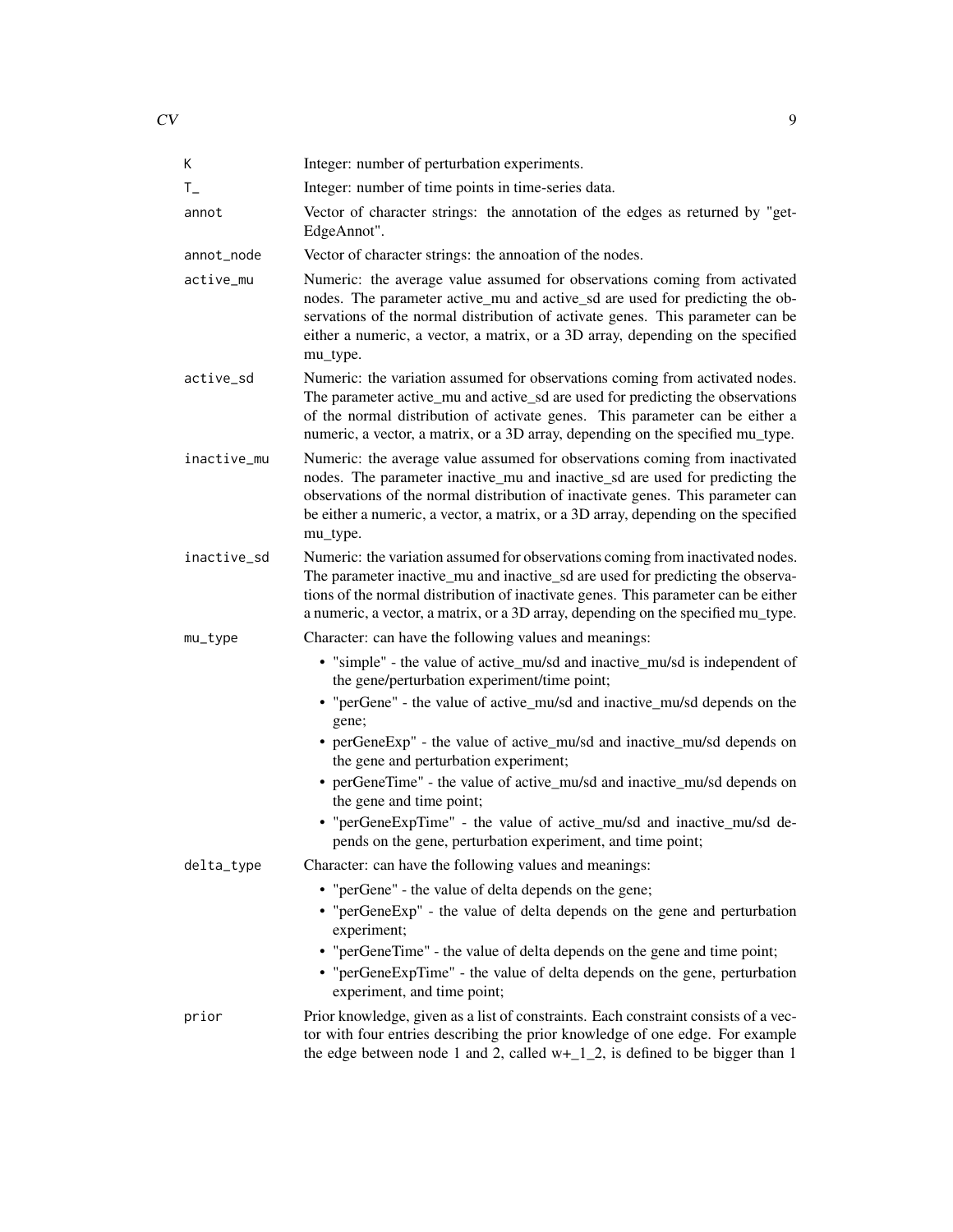|                  | with constraint $c("w+12",1,">",2)$ . The first entry specifies the annotation of<br>the edge (see function "getEdgeAnnot") and the second defines the coefficient<br>of the objective function (see parameter "objective.in" in the "lp" function of<br>the package "lpSolve"). Furthermore, the third, respectively the fourth elements<br>give the direction, respectively the right-hand side of the constraint (see the pa-<br>rameters "const.dir", respectively "const.rhs" in the "lp" function of the package<br>"lpSolve"). |
|------------------|---------------------------------------------------------------------------------------------------------------------------------------------------------------------------------------------------------------------------------------------------------------------------------------------------------------------------------------------------------------------------------------------------------------------------------------------------------------------------------------------------------------------------------------|
| sourceNode       | Integer vector: indices of the known source nodes.                                                                                                                                                                                                                                                                                                                                                                                                                                                                                    |
| sinkNode         | Integer vector: indices of the known sink nodes.                                                                                                                                                                                                                                                                                                                                                                                                                                                                                      |
| allint           | Logical: should all variables be integer? Corresponds to an Integer Linear Pro-<br>gram (see "lp" function in package "lpSolve"). Default: FALSE.                                                                                                                                                                                                                                                                                                                                                                                     |
| allpos           | Logical: should all variables be positive? Corresponds to learning only activat-<br>ing edges. Default: FALSE.                                                                                                                                                                                                                                                                                                                                                                                                                        |
| flag_time_series |                                                                                                                                                                                                                                                                                                                                                                                                                                                                                                                                       |
|                  | Logical: specifies whether steady-state (FALSE) or time series data (TRUE) is<br>used.                                                                                                                                                                                                                                                                                                                                                                                                                                                |
|                  |                                                                                                                                                                                                                                                                                                                                                                                                                                                                                                                                       |

# Value

| A list of    |                                                                                                                    |
|--------------|--------------------------------------------------------------------------------------------------------------------|
| <b>MSE</b>   | The mean squared error (MSE) of predicted and observed measurements of the<br>corresponding cross-validation step. |
| edges_all    | The learned edge weights for each cross-validation step.                                                           |
| baseline_all | The learned baseline weights for each cross-validation step.                                                       |

```
n <- 3 # number of genes
K \le -4 # number of experiments
T_{-} <- 4 # number of time points
annot\_node \leq - seq(1, n)annot <- getEdgeAnnot(n)
# generate random observation matrix
obs <- array(rnorm(n*K*T_), c(n,K,T_))
baseline <-c(0.75, 0, 0)# define delta
delta <- apply(obs, 1, mean, na.rm=TRUE)
# perturbation vector, entry is 0 if gene is inactivated and 1 otherwise
b <- c(0,1,1, # perturbation exp1: gene 1 perturbed, gene 2,3 unperturbed
      1,0,1, # perturbation exp2: gene 2 perturbed, gene 1,3 unperturbed
      1,1,0, # perturbation exp3....
       1,1,1)
```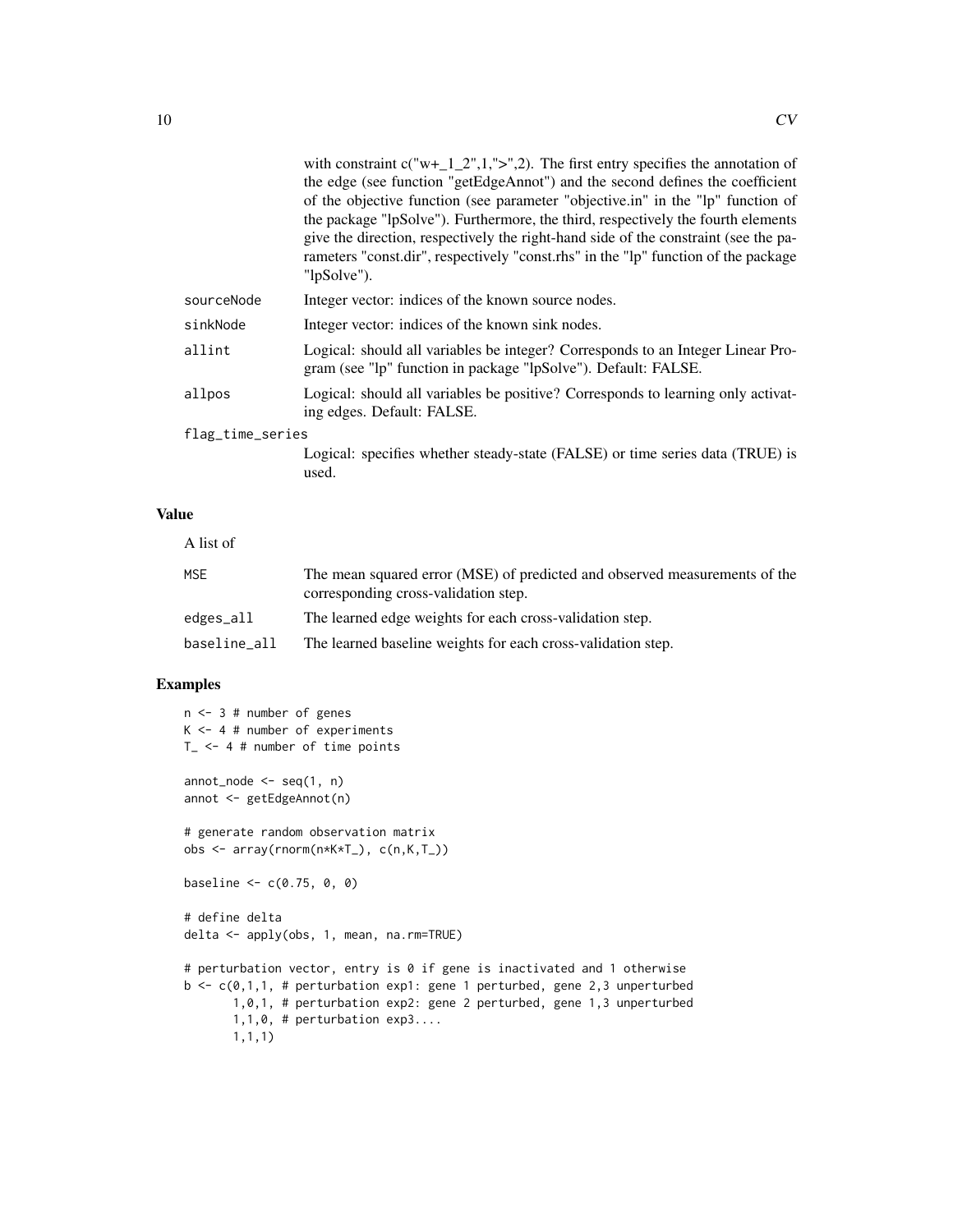```
T_{\text{un}} \leftarrow \text{matrix}(c(0,1,0),0,0,1,
                 0,0,0), nrow=n, ncol=n, byrow=TRUE)
colnames(T_nw) <- rownames(T_nw) <- annot_node
## calculate observation matrix with given parameters for the
# Gaussian distributions for activation and deactivation
active_mu <- 0.95
inactive_mu <- 0.56
active_sd <- inactive_sd <- 0.1
times <- kfold <- 10 # can be increased i.e. to 1000 to produce stable results
mu_type <- "single"
delta_type <- "perGene"
lambda <- 1/10
#### LOOCV
loocv(kfold=NULL, times=times, obs=obs, delta=delta, lambda=lambda, b=b, n=n, K=K, T_=T_, annot=annot,
    annot_node=annot_node, active_mu=active_mu, active_sd=active_sd, inactive_mu=inactive_mu,
    inactive_sd=inactive_sd, mu_type=mu_type, delta_type=delta_type, prior=NULL, sourceNode=NULL,
      sinkNode=NULL, allint=FALSE, allpos=FALSE, flag_time_series=TRUE)
#### K-fold CV
kfoldCV(kfold=kfold, times=times, obs=obs, delta=delta, lambda=lambda, b=b, n=n, K=K, T_=T_, annot=annot,
     annot_node=annot_node, active_mu=active_mu, active_sd=active_sd, inactive_mu=inactive_mu,
     inactive_sd=inactive_sd, mu_type=mu_type, delta_type=delta_type, prior=NULL, sourceNode=NULL,
        sinkNode=NULL, allint=FALSE, allpos=FALSE, flag_time_series=TRUE)
```
<span id="page-10-1"></span>

doILP *Do The Network Inference With The Linear Programming Approach.*

#### Description

This function converts observation data into a linear programming problem.

#### Usage

```
doILP(obs, delta, lambda, b, n, K, T_=NULL, annot, delta_type,
     prior=NULL,sourceNode=NULL, sinkNode=NULL, all.int=FALSE,
     all.pos=FALSE, flag_time_series=FALSE)
```
#### Arguments

obs Numeric matrix/array: the given observation matrix/array. It can have up to 3 dimensions, where dimension 1 are the network nodes, dimension 2 are the perturbation experiments, and dimension 3 are the time points (if considered).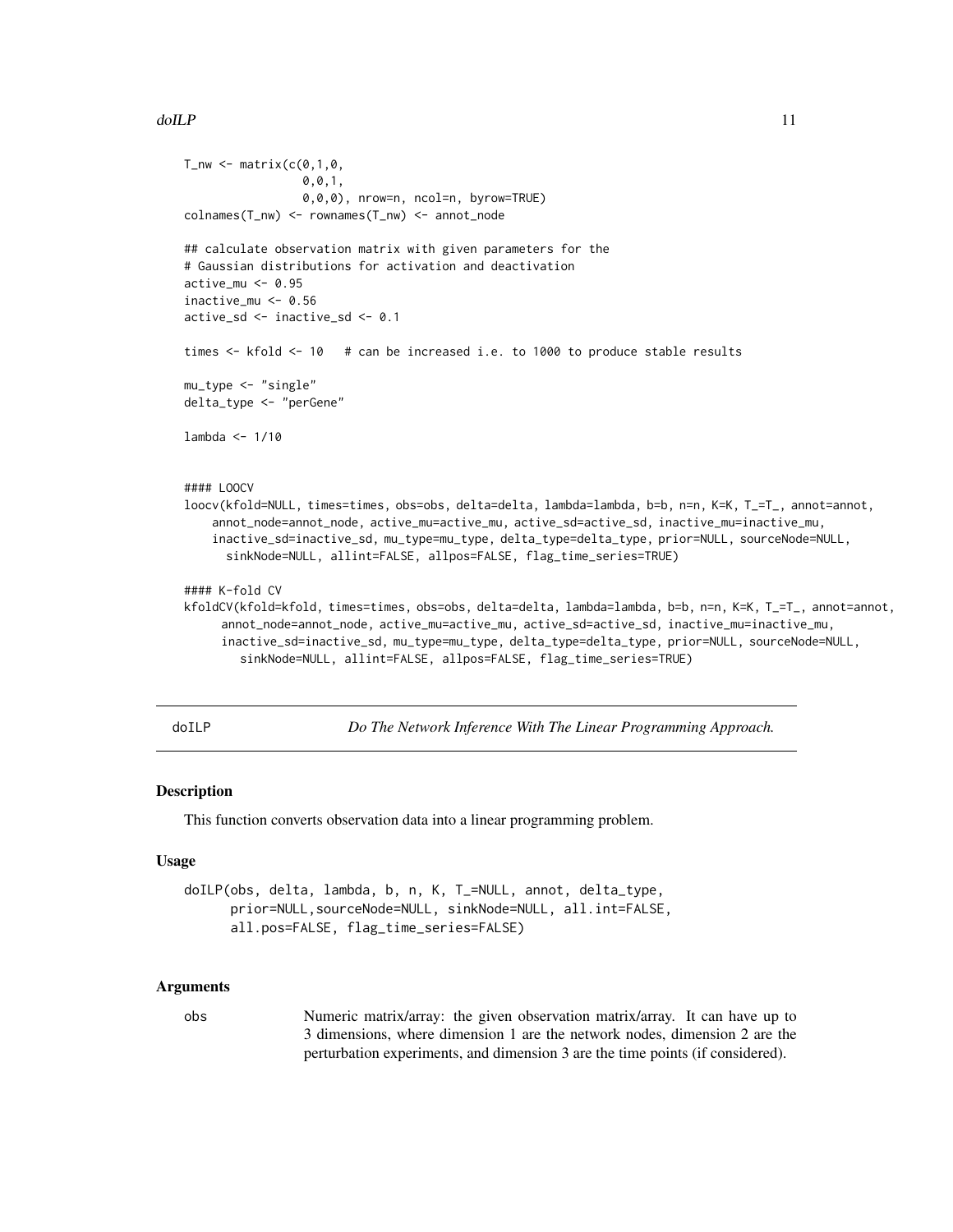| delta            | Numeric: defining the thresholds for each gene to determine its observation to<br>be active or inactive. This parameter can be either a numeric vector, a matrix, or<br>a 3D array, depending on the specified delta_type.                                                                                                                                                                                                                                                                                                                                                                                                                                                                                                                                                                     |  |
|------------------|------------------------------------------------------------------------------------------------------------------------------------------------------------------------------------------------------------------------------------------------------------------------------------------------------------------------------------------------------------------------------------------------------------------------------------------------------------------------------------------------------------------------------------------------------------------------------------------------------------------------------------------------------------------------------------------------------------------------------------------------------------------------------------------------|--|
| lambda           | Numeric value defining the penalty parameter lambda. It can range from zero to<br>infinity and it controls the introduction of slack variables in the network infer-<br>ence lp model.                                                                                                                                                                                                                                                                                                                                                                                                                                                                                                                                                                                                         |  |
| b                | Vector of 0/1 values describing the experiments (entry is 0 if gene is inactivated<br>in the respetive experiment and 1 otherwise). The measurements of the genes of<br>each experiment are appended as a long vector.                                                                                                                                                                                                                                                                                                                                                                                                                                                                                                                                                                         |  |
| n                | Integer: number of genes.                                                                                                                                                                                                                                                                                                                                                                                                                                                                                                                                                                                                                                                                                                                                                                      |  |
| Κ                | Integer: number of perturbation experiments.                                                                                                                                                                                                                                                                                                                                                                                                                                                                                                                                                                                                                                                                                                                                                   |  |
| $T_{-}$          | Integer: number of time points.                                                                                                                                                                                                                                                                                                                                                                                                                                                                                                                                                                                                                                                                                                                                                                |  |
| annot            | Vector of character strings: the annotation of the edges as returned by "get-<br>EdgeAnnot".                                                                                                                                                                                                                                                                                                                                                                                                                                                                                                                                                                                                                                                                                                   |  |
| delta_type       | Character: can have the following values and meanings: - "perGene" - the value<br>of delta depends on the gene; - "perGeneExp" - the value of delta depends on the<br>gene and perturbation experiment; - "perGeneTime" - the value of delta depends<br>on the gene and time point; - "perGeneExpTime" - the value of delta depends on<br>the gene, perturbation experiment, and time point;                                                                                                                                                                                                                                                                                                                                                                                                   |  |
| prior            | Prior knowledge, given as a list of constraints. Each constraint consists of a vec-<br>tor with four entries describing the prior knowledge of one edge. For example<br>the edge between node 1 and 2, called $w+12$ , is defined to be bigger than 1<br>with constraint $c("w+12",1,">",2)$ . The first entry specifies the annotation of<br>the edge (see function "getEdgeAnnot") and the second defines the coefficient<br>of the objective function (see parameter "objective.in" in the "lp" function of<br>the package "lpSolve"). Furthermore, the third, respectively the fourth elements<br>give the direction, respectively the right-hand side of the constraint (see the pa-<br>rameters "const.dir", respectively "const.rhs" in the "lp" function of the package<br>"lpSolve"). |  |
| sourceNode       | Integer vector: indices of the known source nodes.                                                                                                                                                                                                                                                                                                                                                                                                                                                                                                                                                                                                                                                                                                                                             |  |
| sinkNode         | Integer vector: indices of the known sink nodes.                                                                                                                                                                                                                                                                                                                                                                                                                                                                                                                                                                                                                                                                                                                                               |  |
| all.int          | Logical: should all variables be integer? Corresponds to an Integer Linear Pro-<br>gram (see "lp" function in package "lpSolve"). Default: FALSE.                                                                                                                                                                                                                                                                                                                                                                                                                                                                                                                                                                                                                                              |  |
| all.pos          | Logical: should all variables be positive? Corresponds to learning only activat-<br>ing edges. Default: FALSE.                                                                                                                                                                                                                                                                                                                                                                                                                                                                                                                                                                                                                                                                                 |  |
| flag_time_series |                                                                                                                                                                                                                                                                                                                                                                                                                                                                                                                                                                                                                                                                                                                                                                                                |  |
|                  | Logical: specifies whether steady-state (FALSE) or time series data (TRUE) is<br>used.                                                                                                                                                                                                                                                                                                                                                                                                                                                                                                                                                                                                                                                                                                         |  |

# Value

An lp object. See "lp.object" in package "lpSolve" for details.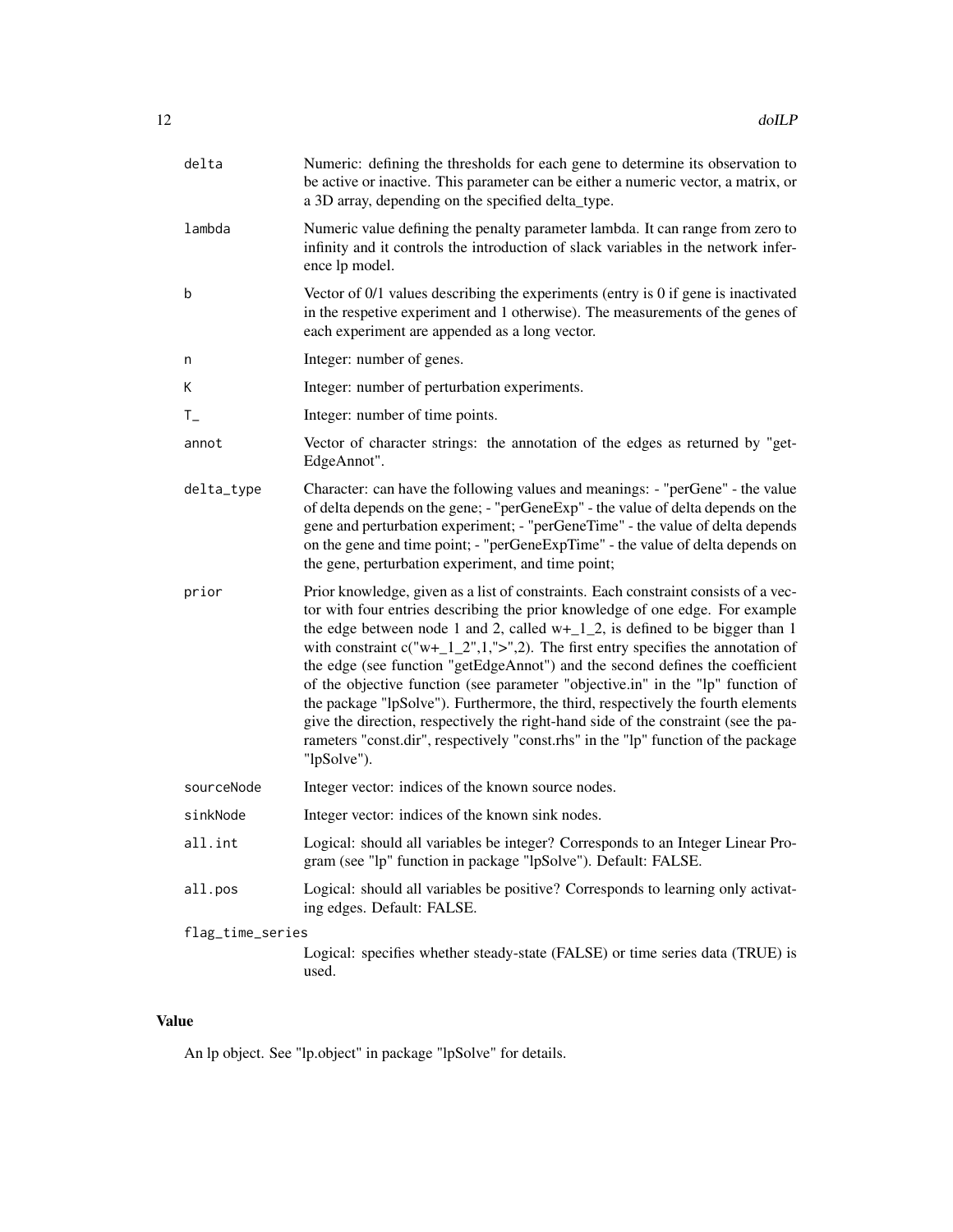#### <span id="page-12-0"></span>Examples

```
n <- 3 # number of genes
K \le -4 # number of experiments
T_{-} <- 4 # number of time points
# generate random observation matrix
obs <- array(rnorm(n*K*T_), c(n,K,T_))
baseline <-c(0.75, 0, 0)delta \leq rep(0.75, n)
# perturbation vector, entry is 0 if gene is inactivated and 1 otherwise
b \leq c(0,1,1, 1) # perturbation exp1: gene 1 perturbed, gene 2,3 unperturbed
       1,0,1, # perturbation exp2: gene 2 perturbed, gene 1,3 unperturbed
       1,1,0, # perturbation exp3....
       1,1,1)
delta_type <- "perGene"
lambda <- 1/10
annot <- getEdgeAnnot(n)
res <- doILP(obs, delta, lambda, b, n, K, T_, annot, delta_type, prior=NULL,
         sourceNode=NULL, sinkNode=NULL, all.int=FALSE, all.pos=FALSE, flag_time_series=TRUE)
```
generateTimeSeriesNetStates

*Generate Time Series Network States*

#### **Description**

The function returns all gene states for each network state in time-series data. The signalling propagates downstream one edge per time-point. The stopping criteria is when all edges have been active at least once, so that infinite loops are avoided. The number of time points for the data can be defined by the user or not, if not the number of time points will be the same as the number of different network states. If the number of time points is defined by the user, network states will be either repeated or removed, so that there are as many network states as time points.

#### Usage

```
generateTimeSeriesNetStates(nw_und, b, n, K, T_user=NULL)
```

| nw und | Numeric matrix: the adjacency matrix representing the underlying network.          |
|--------|------------------------------------------------------------------------------------|
| b.     | Vector of 0/1 values describing the experiments (entry is 0 if gene is inactivated |
|        | in the respetive experiment and 1 otherwise). The measurements of the genes of     |
|        | each experiment are appended as a long vector.                                     |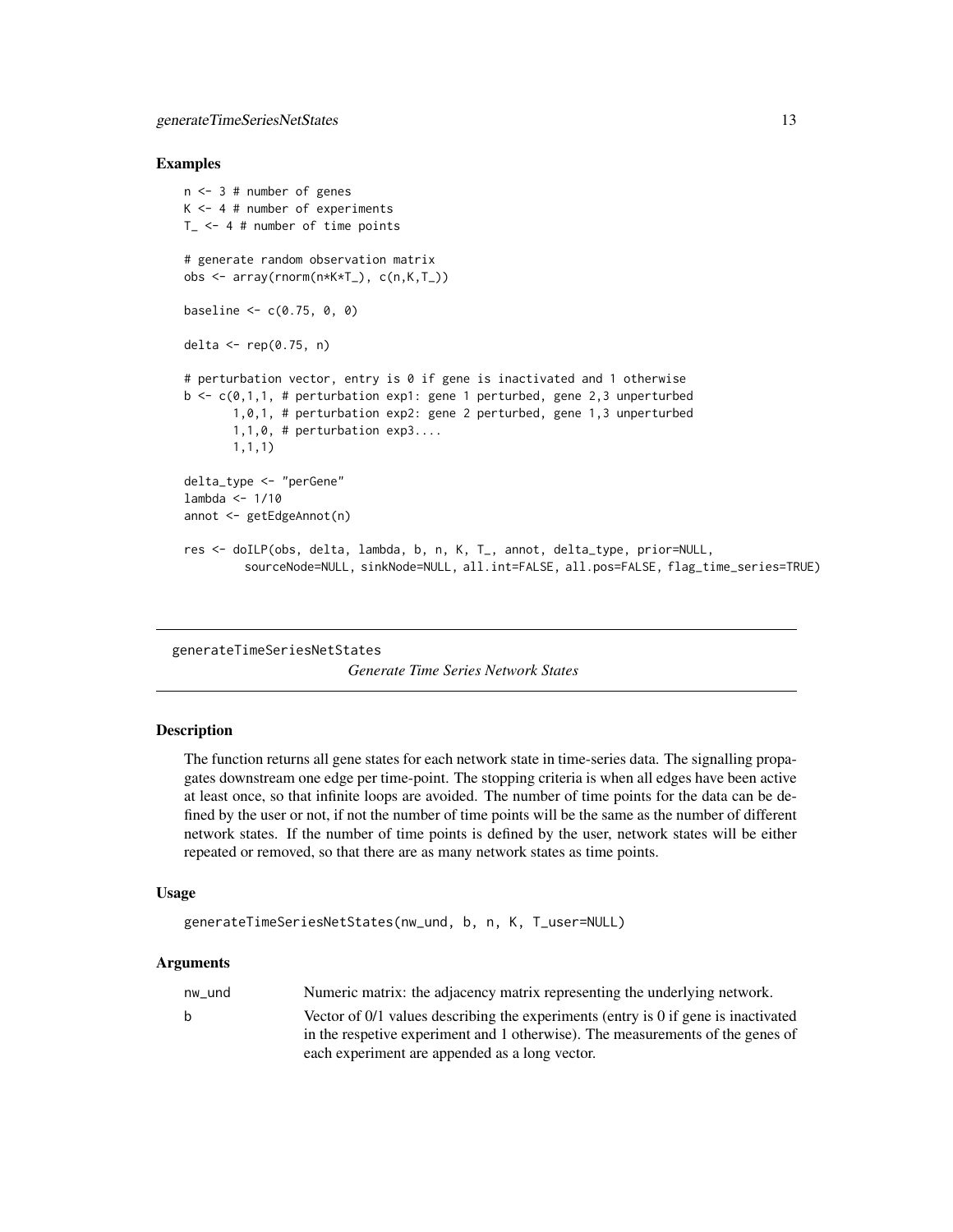<span id="page-13-0"></span>14 getAdja

| n      | Integer: number of genes.                                    |
|--------|--------------------------------------------------------------|
|        | Integer: number of perturbation experiments.                 |
| T user | Integer definining the number of time points in the network. |

#### Value

List containing an array with all nodes states and the number of time points.

#### Examples

```
n <- 3 # number of genes
K \le -4 # number of experiments
# perturbation vector, entry is 0 if gene is inactivated and 1 otherwise
b \leq c(0,1,1, # perturbation exp1: gene 1 perturbed, gene 2,3 unperturbed
       1,0,1, # perturbation exp2: gene 2 perturbed, gene 1,3 unperturbed
       1,1,0, # perturbation exp3....
       1,1,1)
# adjacency matrix
nw\_und \leftarrow matrix(c(0,1,0,0,0,1,
                   0,0,0), nrow=n, ncol=n, byrow=TRUE)
generateTimeSeriesNetStates(nw_und,b, n, K, T_user=5)
```

| getAdja | Get Adjacency Matrix. |  |
|---------|-----------------------|--|

#### Description

The function returns the adjacency matrix of the network computed with the "doILP" function.

#### Usage

```
getAdja(res, n, annot=NULL)
```
#### Arguments

| res   | Result returned by the "doILP" function.                                                     |
|-------|----------------------------------------------------------------------------------------------|
| n.    | Integer: the number of nodes of the inferred network.                                        |
| annot | Vector of character strings: the annotation of the edges as returned by "get-<br>EdgeAnnot". |

#### Value

Numeric matrix: the adjacency matrix of the network.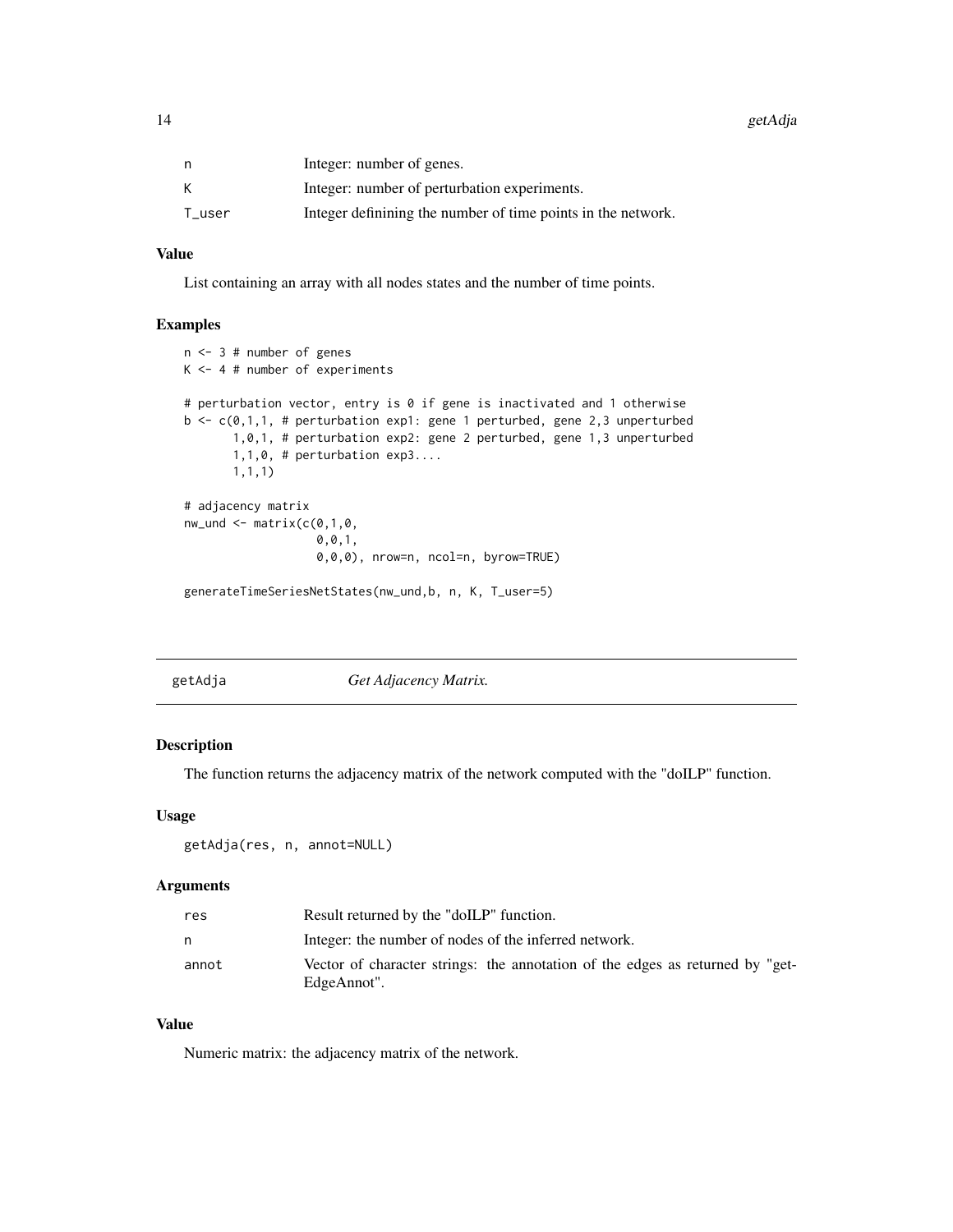#### <span id="page-14-0"></span>getBaseline 15

#### See Also

[doILP](#page-10-1)

#### Examples

```
n <- 3 # number of genes
K \le -4 # number of experiments
T_{-} <- 4 # number of time points
# generate random observation matrix
obs <- array(rnorm(n*K*T_), c(n,K,T_))
baseline <-c(0.75, 0, 0)delta <- rep(0.75, n)
# perturbation vector, entry is 0 if gene is inactivated and 1 otherwise
b \leq c(0,1,1, # perturbation exp1: gene 1 perturbed, gene 2,3 unperturbed
       1,0,1, # perturbation exp2: gene 2 perturbed, gene 1,3 unperturbed
       1,1,0, # perturbation exp3....
       1,1,1)
delta_type <- "perGene"
lambda <- 1/10
annot <- getEdgeAnnot(n)
#infer the network
res <- doILP(obs, delta, lambda, b, n, K, T_, annot, delta_type, prior=NULL,
         sourceNode=NULL, sinkNode=NULL, all.int=FALSE, all.pos=FALSE, flag_time_series=TRUE)
# make the adjacency matrix
adja <- getAdja(res, n)
```
getBaseline *Get Baseline Vector.*

#### Description

The function returns a vector with the baseline values of each node in the network computed with the "doILP" function.

#### Usage

```
getBaseline(res, n, allpos=FALSE)
```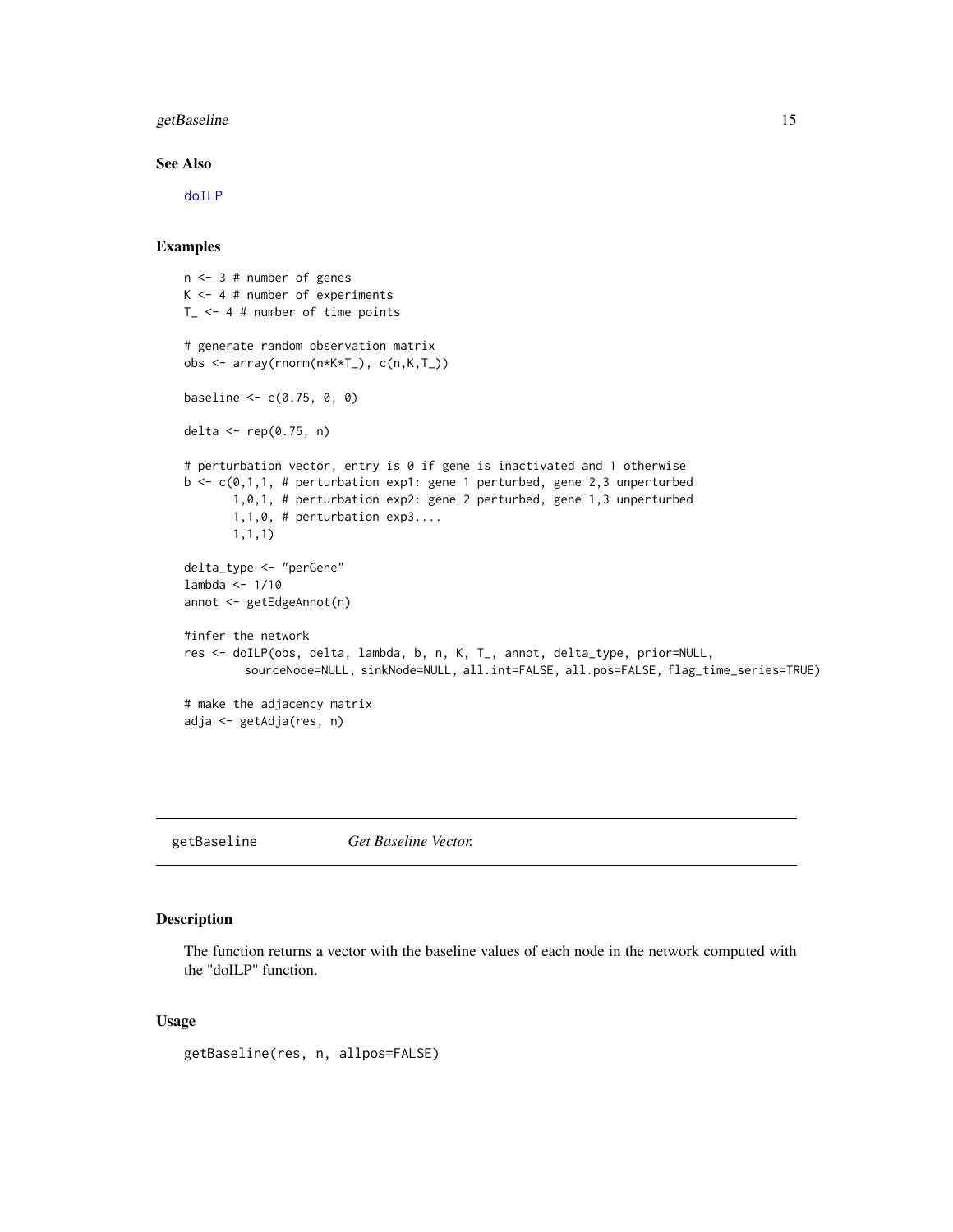#### <span id="page-15-0"></span>Arguments

| res    | Result returned by the "doILP" or "doILP timeSeries" function.                                                 |
|--------|----------------------------------------------------------------------------------------------------------------|
| n      | Integer: the number of nodes of the inferred network.                                                          |
| allpos | Logical: should all variables be positive? Corresponds to learning only activat-<br>ing edges. Default: FALSE. |

#### Value

Numeric matrix: the adjacency matrix of the network.

#### See Also

[doILP](#page-10-1)

```
n <- 3 # number of genes
K \le -4 # number of experiments
T_{-} <- 4 # number of time points
# generate random observation matrix
obs <- array(rnorm(n*K*T_), c(n,K,T_))
baseline <-c(0.75, 0, 0)delta \leq rep(0.75, n)
# perturbation vector, entry is 0 if gene is inactivated and 1 otherwise
b \leq c(0,1,1, 4) perturbation exp1: gene 1 perturbed, gene 2,3 unperturbed
       1,0,1, # perturbation exp2: gene 2 perturbed, gene 1,3 unperturbed
       1,1,0, # perturbation exp3....
       1,1,1)
delta_type <- "perGene"
lambda <- 1/10
annot <- getEdgeAnnot(n)
#infer the network
res <- doILP(obs, delta, lambda, b, n, K, T_, annot, delta_type, prior=NULL, sourceNode=NULL,
             sinkNode=NULL, all.int=FALSE, all.pos=FALSE, flag_time_series=TRUE)
# make the adjacency matrix
adja <- getBaseline(res, n)
```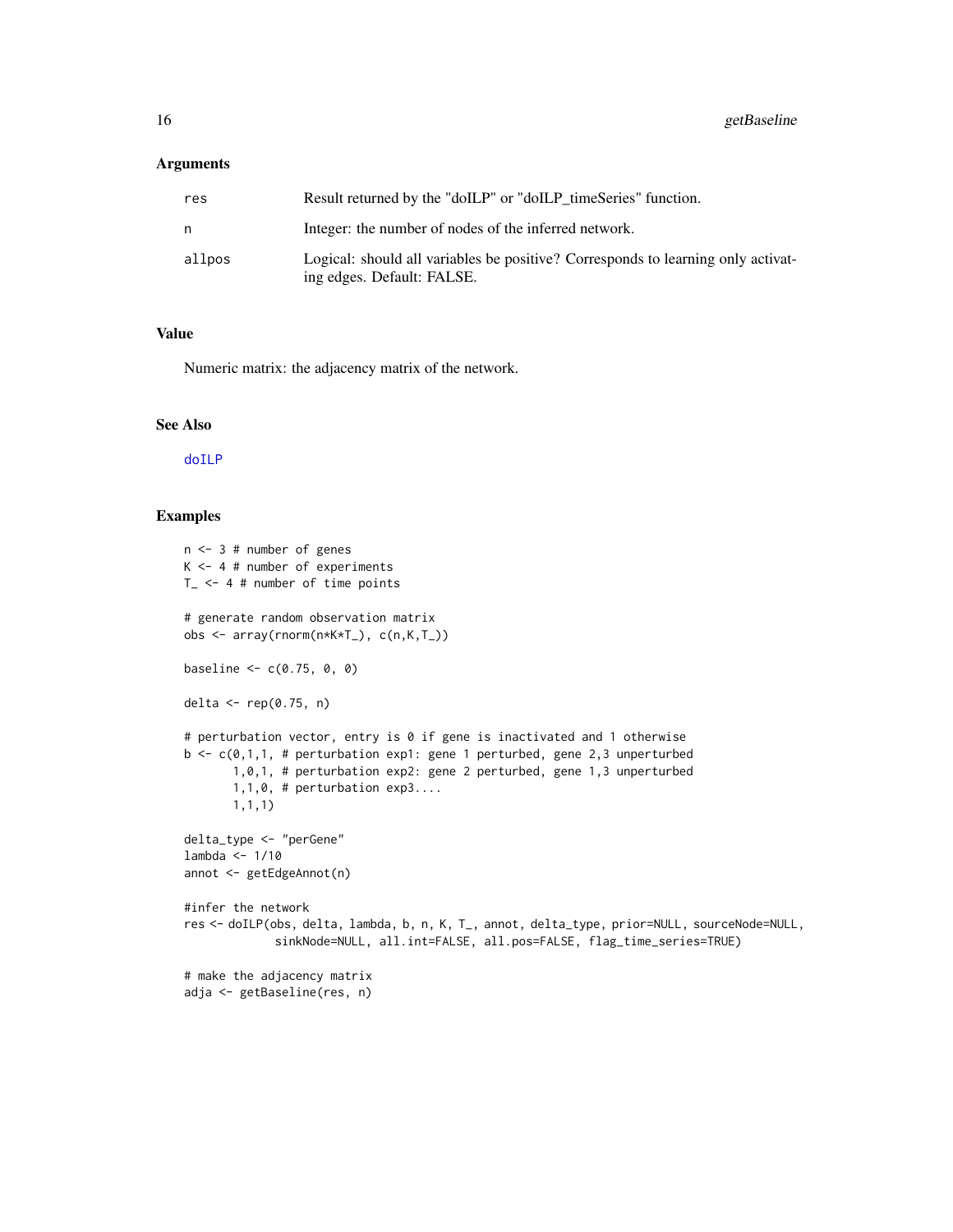<span id="page-16-0"></span>

#### Description

The function returns the annotation of the edges needed for the LP. Positive edges are annotated with "w+" and negative with "w-". The given nodes are just enumerated from 1 to n and the edge between node i and j is given by "w+\_i\_j" for the positive, respectively by "w-\_i\_j" for the negative edges. The annotation "w\_i\_^\_0" defines the baseline activity of gene i.

#### Usage

getEdgeAnnot(n, allpos)

#### Arguments

|        | Integer: number of genes.                                                                                |
|--------|----------------------------------------------------------------------------------------------------------|
| allpos | Logical: should all edges be positive? Corresponds to learning only activating<br>edges. Default: FALSE. |

#### Examples

```
n < -5annot <- getEdgeAnnot(n)
```
getObsMat *Get Observation Matrix.*

## Description

The function generates the observation matrix where active/inactive observations are generated from a normal distribution with the average and variation as given in the parameters. This matrix can either be generated from the activation matrix calculated with calcActivation or from the network states caculated with generateTimeSeriesNetStates.

#### Usage

```
getObsMat(act_mat=NULL, net_states=NULL, active_mu, active_sd,
         inactive_mu, inactive_sd, mu_type)
```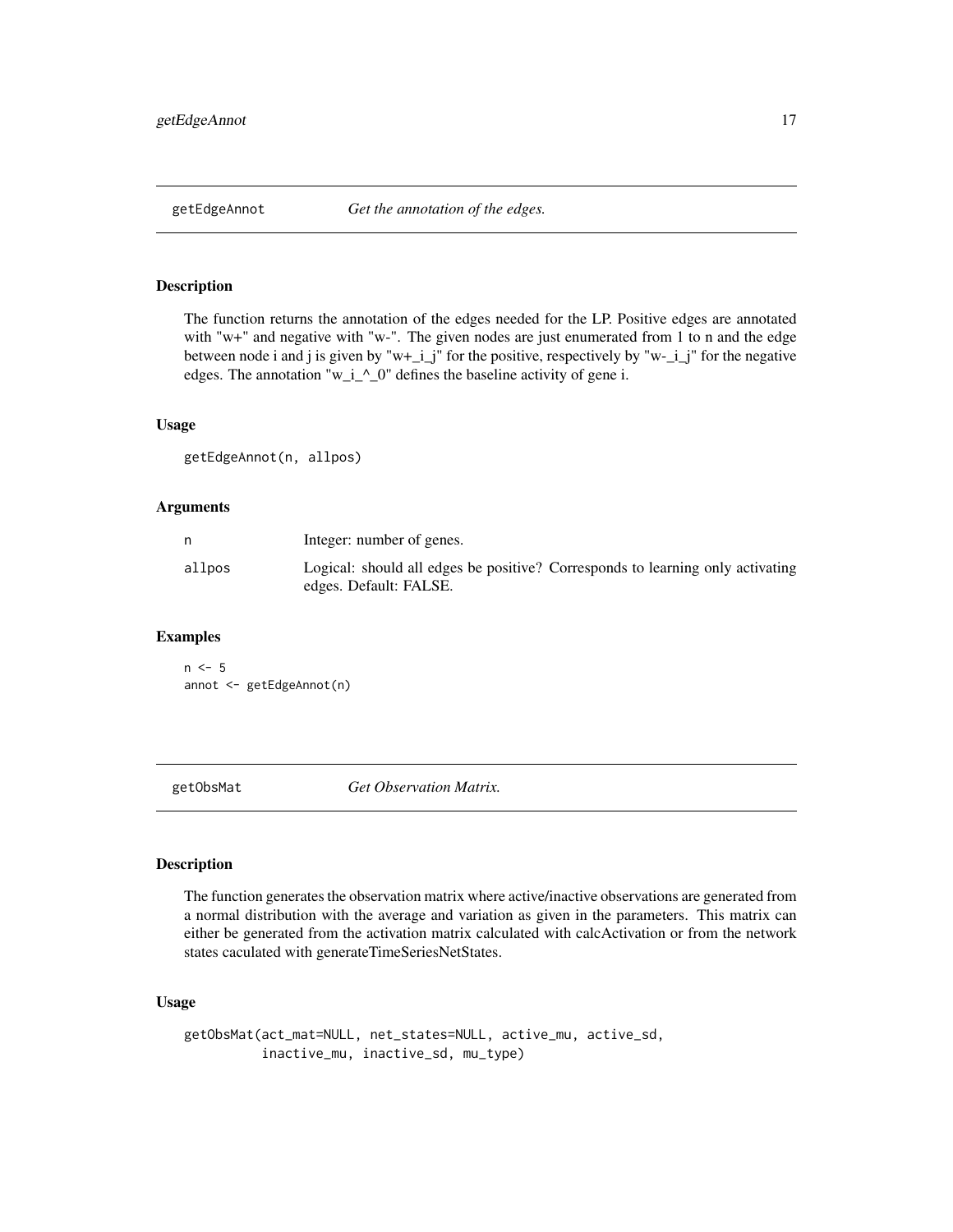# <span id="page-17-0"></span>Arguments

| act_mat     | Matrix of 0/1 values called the activation matrix. Rows correspond to genes,<br>columns to experiments. If an entry is 1, it means that the corresponding gene is<br>active in the corresponing experiment and inactive otherwise.                                                                                                                                                                                                                                                                                                                                               |
|-------------|----------------------------------------------------------------------------------------------------------------------------------------------------------------------------------------------------------------------------------------------------------------------------------------------------------------------------------------------------------------------------------------------------------------------------------------------------------------------------------------------------------------------------------------------------------------------------------|
| net_states  | Array of 0/1 values called the network states. Rows correspond to genes, columns<br>to experiments, and the third dimension corresponds to time points. If an entry is<br>1, it means that the corresponding gene is active in the corresponing experiment<br>and inactive otherwise.                                                                                                                                                                                                                                                                                            |
| active_mu   | Numeric: the average value assumed for observations coming from activated<br>nodes. The parameter active_mu and active_sd are used for predicting the ob-<br>servations of the normal distribution of activate genes. This parameter can be<br>either a numeric, a vector, a matrix, or a 3D array, depending on the specified<br>mu_type.                                                                                                                                                                                                                                       |
| active_sd   | Numeric: the variation assumed for observations coming from activated nodes.<br>The parameter active_mu and active_sd are used for predicting the observations<br>of the normal distribution of activate genes. This parameter can be either a<br>numeric, a vector, a matrix, or a 3D array, depending on the specified mu_type.                                                                                                                                                                                                                                                |
| inactive_mu | Numeric: the average value assumed for observations coming from inactivated<br>nodes. The parameter inactive_mu and inactive_sd are used for predicting the<br>observations of the normal distribution of inactivate genes. This parameter can<br>be either a numeric, a vector, a matrix, or a 3D array, depending on the specified<br>mu_type.                                                                                                                                                                                                                                 |
| inactive_sd | Numeric: the variation assumed for observations coming from inactivated nodes.<br>The parameter inactive_mu and inactive_sd are used for predicting the observa-<br>tions of the normal distribution of inactivate genes. This parameter can be either<br>a numeric, a vector, a matrix, or a 3D array, depending on the specified mu_type.                                                                                                                                                                                                                                      |
| $mu_t$      | Character: can have the following values and meanings:<br>• "simple" - the value of active_mu/sd and inactive_mu/sd is independent of<br>the gene/perturbation experiment/time point;<br>• "perGene" - the value of active_mu/sd and inactive_mu/sd depends on the<br>gene;<br>• perGeneExp" - the value of active_mu/sd and inactive_mu/sd depends on<br>the gene and perturbation experiment;<br>• perGeneTime" - the value of active_mu/sd and inactive_mu/sd depends on<br>the gene and time point;<br>• "perGeneExpTime" - the value of active_mu/sd and inactive_mu/sd de- |
|             | pends on the gene, perturbation experiment, and time point;                                                                                                                                                                                                                                                                                                                                                                                                                                                                                                                      |

### Value

Numeric matrix/array: the observation matrix/array. It can have up to 3 dimensions, where dimension 1 are the network nodes, dimension 2 are the perturbation experiments, and dimension 3 are the time points (if considered).

#### See Also

[calcActivation](#page-2-1)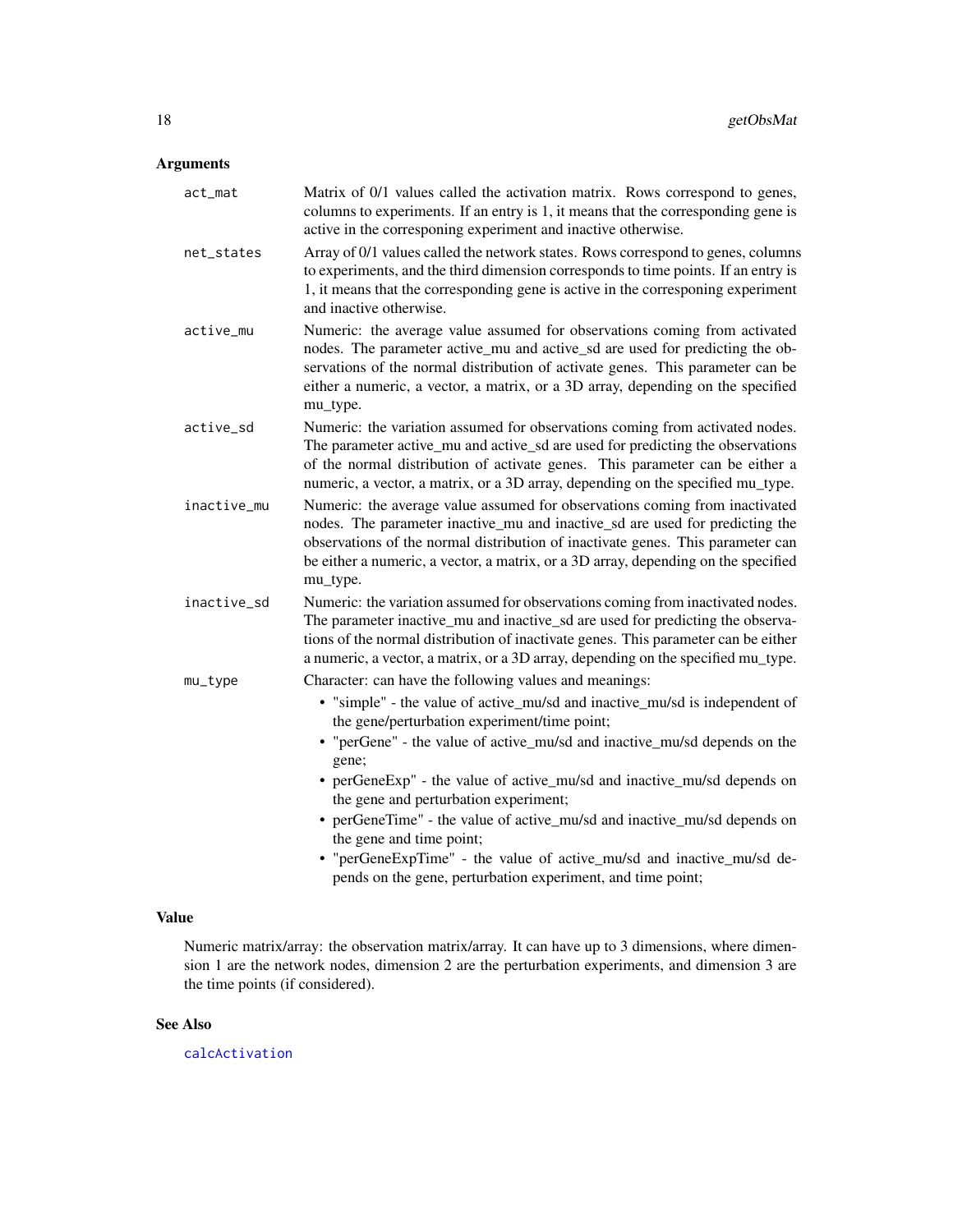#### <span id="page-18-0"></span>getSampleAdja 19

#### Examples

```
n <- 5 # number of genes
K <- 7 # number of knockdowns
# perturbation vector, entry is 0 if gene is inactivated and 1 otherwise
b \leq c(0,1,1,1,1,1) # perturbation exp1: gene 1 perturbed, gene 2-5 unperturbed
       1,0,1,1,1, # perturbation exp2: gene 2 perturbed, gene 1,3,4,5 unperturbed
       1, 1, 0, 1, 1, # perturbation exp3....
       1,1,1,0,1,
       1,1,1,1,0,
       1,0,0,1,1,
       1,1,1,1,1)
T_{\text{inv}} <- matrix(c(0,1,1,0,0,0,0,0,-1,0,
                 0,0,0,1,0,
                 0,0,0,0,1,
                 0,0,0,0,0), nrow=n, ncol=n, byrow=TRUE)
act_mat <- calcActivation(T_nw, b, n, K)
# define the parameters for the observation generated from the normal distribution
active_mu < -0.9inactive_mu <- 0.5
active_sd <- inactive_sd <- 0.1
mu_type <- "single"
# compute the observations matrix
getObsMat(act_mat=act_mat, active_mu=active_mu, active_sd=active_sd, inactive_mu=inactive_mu, inactive_sd=inact
```
getSampleAdja *Get The Sample Adjacency.*

#### Description

The function computes the adjacency of the edges computed in each step of the "loocv" or the "kfoldCV" function. If the variance of each edge shall be taken into account use "getSampleAdja-MAD", otherwise "getSampleAdja".

#### Usage

```
getSampleAdjaMAD(edges_all, n, annot_node, method = median,
                method2 = mad, septype = "->")getSampleAdja(edges_all, n, annot_node, method = median, septype = "->")
```

| edges_all | The inferred edges using the "loocy" or the "kfoldCV" function. |
|-----------|-----------------------------------------------------------------|
|           | Integer: the number of nodes.                                   |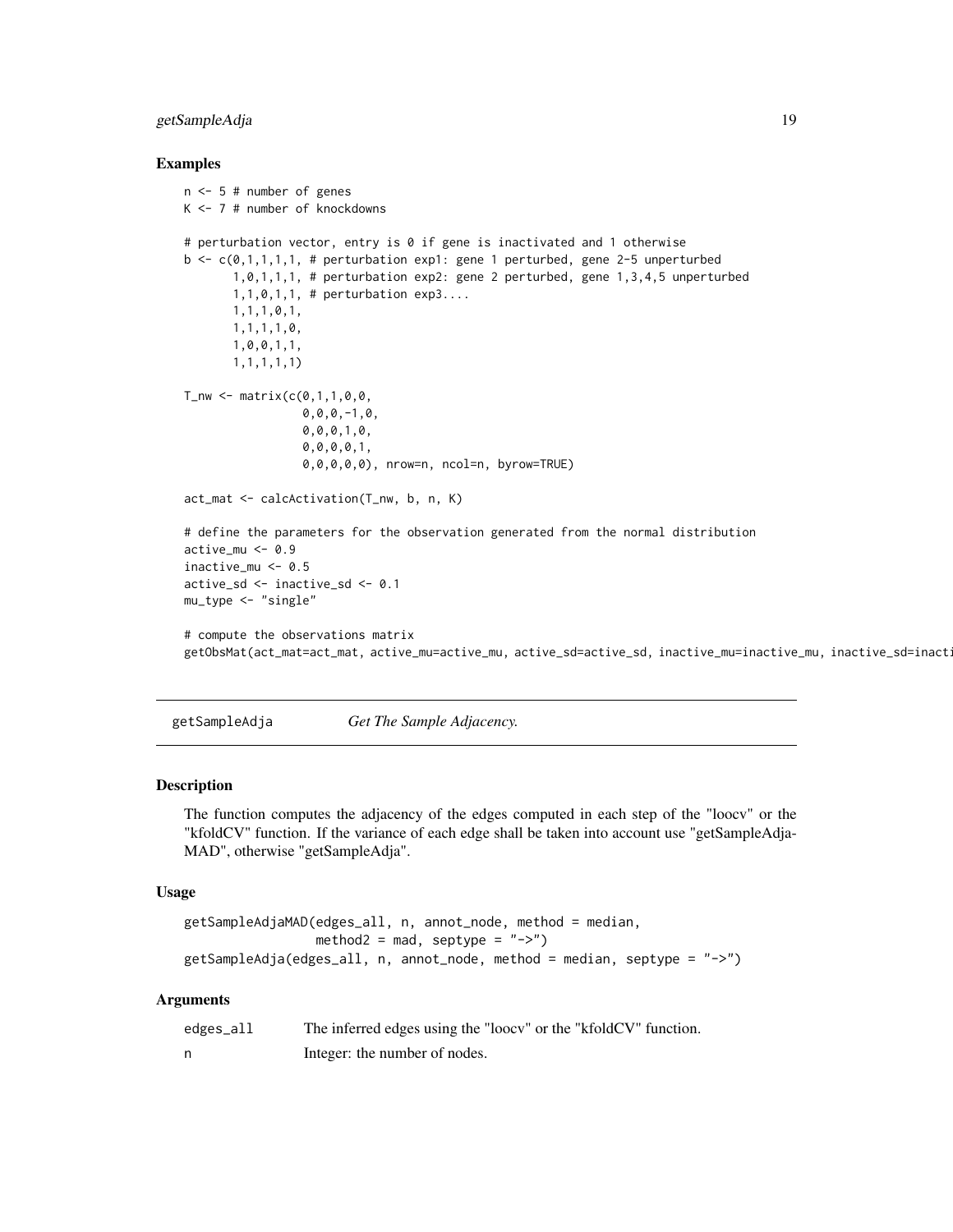<span id="page-19-0"></span>

| annot_node | Vector of character strings: the annoation of the nodes.                                                                        |
|------------|---------------------------------------------------------------------------------------------------------------------------------|
| method     | Character string: the method used to summarize the edges of the individual<br>steps. Default: "median".                         |
| method2    | Character string: the method used for the computation of the variation of the<br>edges of the individual steps. Default: "mad". |
| septype    | Character string: the type of separation of two nodes in the annot string vector.<br>Default: "->".                             |

# Value

Numeric matrix: the adjacency matrix.

#### See Also

[loocv](#page-7-1), [kfoldCV](#page-7-1)

#### Examples

```
# compute random edge weights
edges_all <- matrix(rnorm(5*6), nrow=5, ncol=6)
# annotation of the edges as returned by "loocv" and kfoldCV
colnames(edges_all) <- c("1->2", "1->3", "2->1", "2->3", "3->1", "3->2")
# annotation of the nodes
annot\_node \leq c(1,2,3)getSampleAdjaMAD(edges_all, n=3, annot_node, method = "median", method2 = "mad", septype = "->")
getSampleAdja(edges_all, n=3, annot_node, method = "median", septype = "->")
```
summarizeRepl *Summarize Replicate Measurements*

#### Description

The function returns the the summarized replicate measuremenst.

#### Usage

summarizeRepl(data,type=median)

| data | The data matrix.                                             |
|------|--------------------------------------------------------------|
| type | The summarization type which shall be used. Default: median. |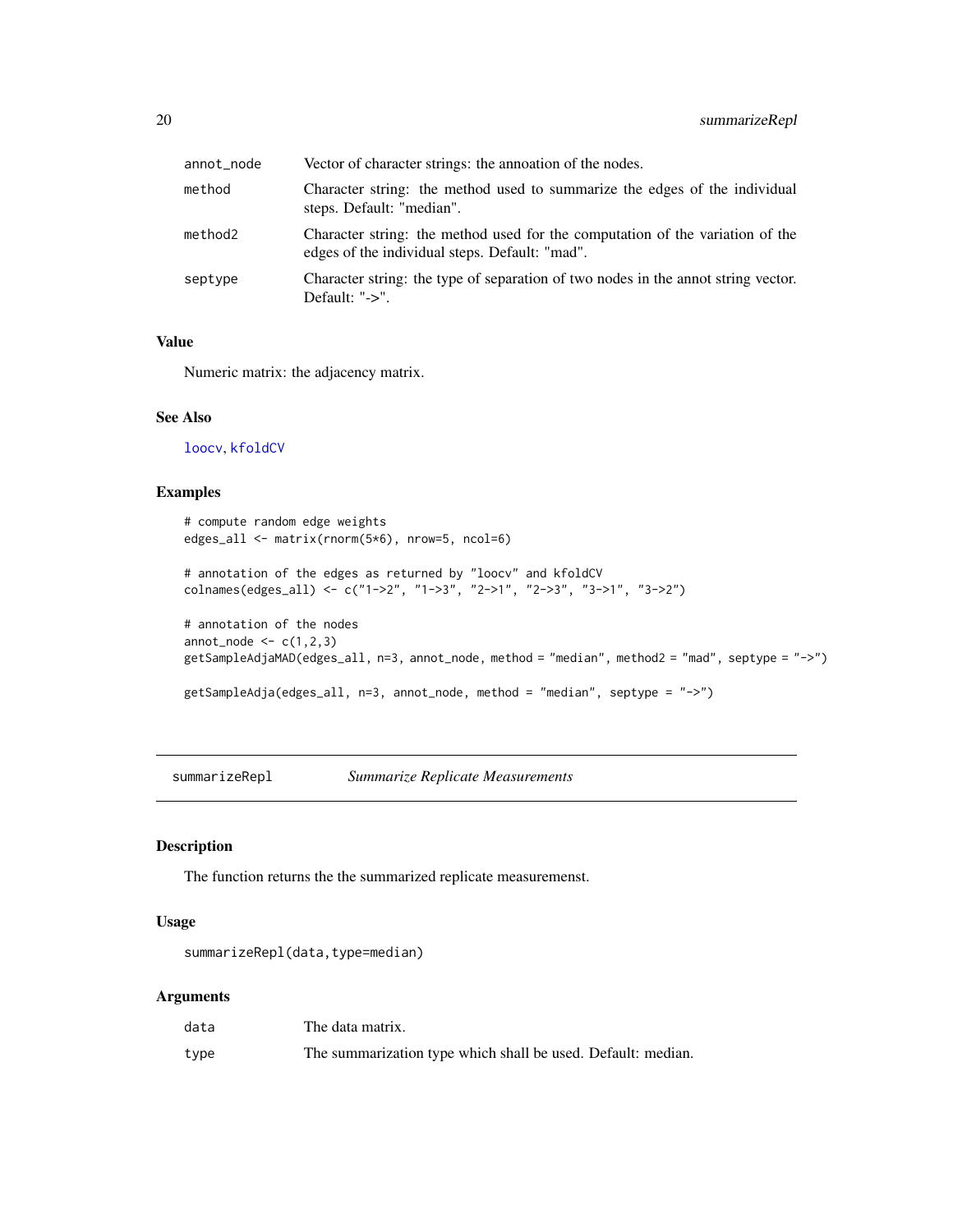# summarizeRepl 21

# Value

Numeric matrix: the summarized data.

```
data("SahinRNAi2008")
## process data
dataStim <- dat.normalized[dat.normalized[ ,17] == 1, -17]
```

```
# summarize replicates
dataSt <- t(summarizeRepl(dataStim, type=mean))
```